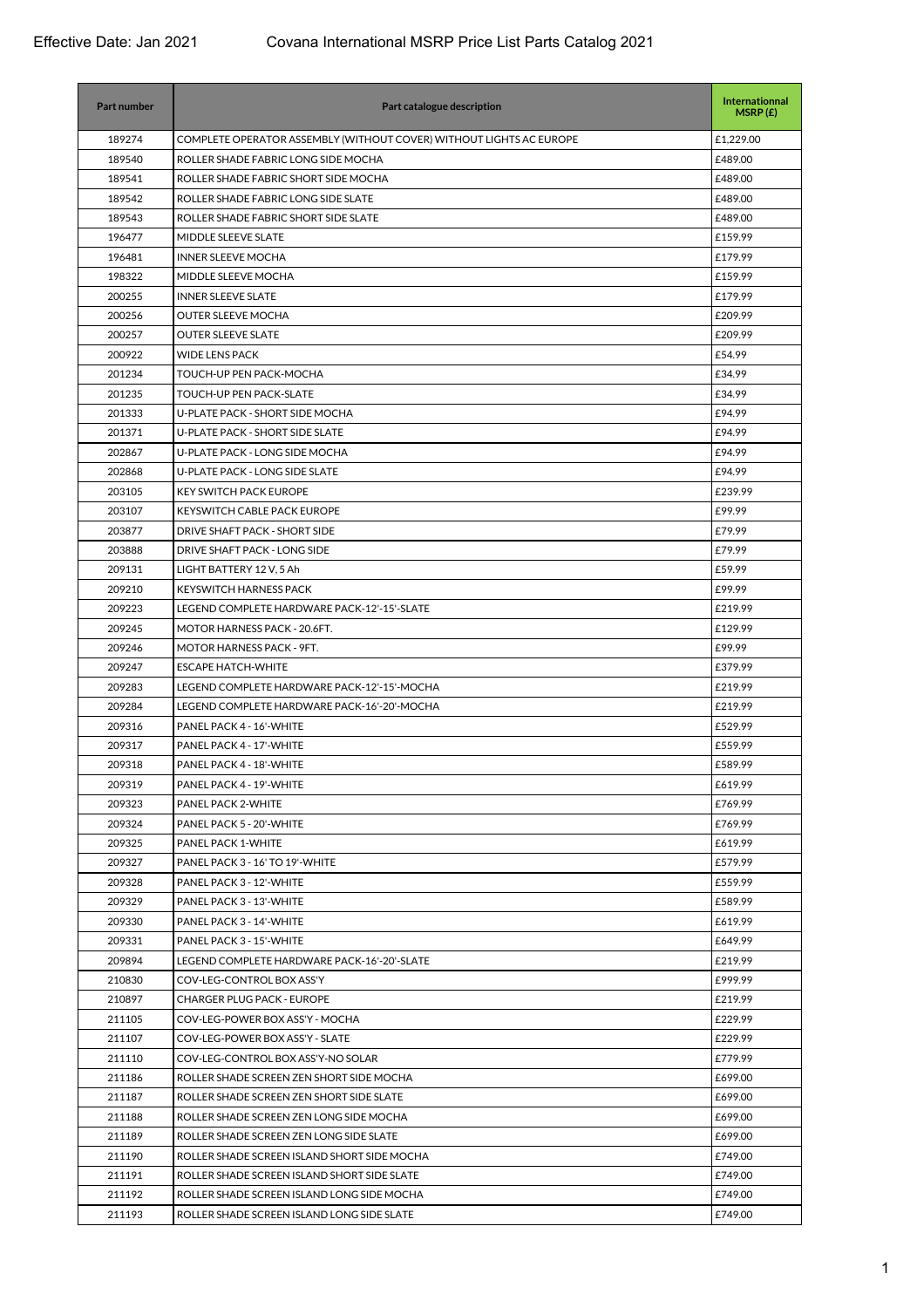| 211195<br>MOTOR HARNESS PACK - 25FT.<br>£149.99<br>211697<br>BATTERY SOLAR CONTROLER 12V/6A<br>£199.99<br>211829<br><b>SOLAR HARNESS</b><br>£69.99<br><b>GEN 1 COV-LEG-SLEEVE INNER-MOCHA</b><br>211863<br>£339.99<br>211864<br>GEN 1 COV-LEG-SLEEVE MIDDLE-MOCHA<br>£339.99<br>211865<br><b>GEN 1 COV-LEG-SLEEVE OUTER MOTOR-MOCHA</b><br>£339.99<br>211866<br><b>GEN 1 COV-LEG-SLEEVE OUTER NON MOTOR-MOCHA</b><br>£339.99<br>211867<br>£339.99<br><b>GEN 1 COV-LEG-SLEEVE INNER-SLATE</b><br>211868<br><b>GEN 1 COV-LEG-SLEEVE MIDDLE-SLATE</b><br>£339.99<br>211869<br><b>GEN 1 COV-LEG-SLEEVE OUTER MOTOR-SLATE</b><br>£339.99<br>211870<br><b>GEN 1 COV-LEG-SLEEVE OUTER NON MOTOR-SLATE</b><br>£339.99<br>213629<br>PARTS BOX EVOLUTION-MOCHA<br>£589.99<br>213630<br>PARTS BOX EVOLUTION-SLATE<br>£589.99<br>213654<br><b>DRIVE SHAFT PACK - 9FT</b><br>£89.99<br>213655<br>DRIVE SHAFT PACK - 10FT<br>£109.99<br>213656<br>DRIVE SHAFT PACK - 11FT<br>£129.99<br>213660<br>EVO PANEL PACK 18FT-WHITE<br>£559.99<br>£589.99<br>213661<br>EVO PANEL PACK 1 9FT-WHITE<br>213662<br>EVO PANEL PACK 1 10FT-WHITE<br>£619.99<br>213663<br>EVO PANEL PACK 111FT-WHITE<br>£649.99<br>213889<br>ROLLER SHADE FABRIC TOP GUN 130"-73"-SLATE<br>£799.00<br>213890<br>ROLLER SHADE FABRIC TOP GUN 106"-73"-MOCHA<br>£699.00<br>213891<br>ROLLER SHADE FABRIC TOP GUN 106"-73"-SLATE<br>£699.00<br>213892<br>ROLLER SHADE FABRIC TOP GUN 118"-73"-MOCHA<br>£749.00<br>213893<br>ROLLER SHADE FABRIC TOP GUN 118"-73"-SLATE<br>£749.00 |
|-----------------------------------------------------------------------------------------------------------------------------------------------------------------------------------------------------------------------------------------------------------------------------------------------------------------------------------------------------------------------------------------------------------------------------------------------------------------------------------------------------------------------------------------------------------------------------------------------------------------------------------------------------------------------------------------------------------------------------------------------------------------------------------------------------------------------------------------------------------------------------------------------------------------------------------------------------------------------------------------------------------------------------------------------------------------------------------------------------------------------------------------------------------------------------------------------------------------------------------------------------------------------------------------------------------------------------------------------------------------------------------------------------------------------------------------------------------------------------------------------------------------------------------|
|                                                                                                                                                                                                                                                                                                                                                                                                                                                                                                                                                                                                                                                                                                                                                                                                                                                                                                                                                                                                                                                                                                                                                                                                                                                                                                                                                                                                                                                                                                                                   |
|                                                                                                                                                                                                                                                                                                                                                                                                                                                                                                                                                                                                                                                                                                                                                                                                                                                                                                                                                                                                                                                                                                                                                                                                                                                                                                                                                                                                                                                                                                                                   |
|                                                                                                                                                                                                                                                                                                                                                                                                                                                                                                                                                                                                                                                                                                                                                                                                                                                                                                                                                                                                                                                                                                                                                                                                                                                                                                                                                                                                                                                                                                                                   |
|                                                                                                                                                                                                                                                                                                                                                                                                                                                                                                                                                                                                                                                                                                                                                                                                                                                                                                                                                                                                                                                                                                                                                                                                                                                                                                                                                                                                                                                                                                                                   |
|                                                                                                                                                                                                                                                                                                                                                                                                                                                                                                                                                                                                                                                                                                                                                                                                                                                                                                                                                                                                                                                                                                                                                                                                                                                                                                                                                                                                                                                                                                                                   |
|                                                                                                                                                                                                                                                                                                                                                                                                                                                                                                                                                                                                                                                                                                                                                                                                                                                                                                                                                                                                                                                                                                                                                                                                                                                                                                                                                                                                                                                                                                                                   |
|                                                                                                                                                                                                                                                                                                                                                                                                                                                                                                                                                                                                                                                                                                                                                                                                                                                                                                                                                                                                                                                                                                                                                                                                                                                                                                                                                                                                                                                                                                                                   |
|                                                                                                                                                                                                                                                                                                                                                                                                                                                                                                                                                                                                                                                                                                                                                                                                                                                                                                                                                                                                                                                                                                                                                                                                                                                                                                                                                                                                                                                                                                                                   |
|                                                                                                                                                                                                                                                                                                                                                                                                                                                                                                                                                                                                                                                                                                                                                                                                                                                                                                                                                                                                                                                                                                                                                                                                                                                                                                                                                                                                                                                                                                                                   |
|                                                                                                                                                                                                                                                                                                                                                                                                                                                                                                                                                                                                                                                                                                                                                                                                                                                                                                                                                                                                                                                                                                                                                                                                                                                                                                                                                                                                                                                                                                                                   |
|                                                                                                                                                                                                                                                                                                                                                                                                                                                                                                                                                                                                                                                                                                                                                                                                                                                                                                                                                                                                                                                                                                                                                                                                                                                                                                                                                                                                                                                                                                                                   |
|                                                                                                                                                                                                                                                                                                                                                                                                                                                                                                                                                                                                                                                                                                                                                                                                                                                                                                                                                                                                                                                                                                                                                                                                                                                                                                                                                                                                                                                                                                                                   |
|                                                                                                                                                                                                                                                                                                                                                                                                                                                                                                                                                                                                                                                                                                                                                                                                                                                                                                                                                                                                                                                                                                                                                                                                                                                                                                                                                                                                                                                                                                                                   |
|                                                                                                                                                                                                                                                                                                                                                                                                                                                                                                                                                                                                                                                                                                                                                                                                                                                                                                                                                                                                                                                                                                                                                                                                                                                                                                                                                                                                                                                                                                                                   |
|                                                                                                                                                                                                                                                                                                                                                                                                                                                                                                                                                                                                                                                                                                                                                                                                                                                                                                                                                                                                                                                                                                                                                                                                                                                                                                                                                                                                                                                                                                                                   |
|                                                                                                                                                                                                                                                                                                                                                                                                                                                                                                                                                                                                                                                                                                                                                                                                                                                                                                                                                                                                                                                                                                                                                                                                                                                                                                                                                                                                                                                                                                                                   |
|                                                                                                                                                                                                                                                                                                                                                                                                                                                                                                                                                                                                                                                                                                                                                                                                                                                                                                                                                                                                                                                                                                                                                                                                                                                                                                                                                                                                                                                                                                                                   |
|                                                                                                                                                                                                                                                                                                                                                                                                                                                                                                                                                                                                                                                                                                                                                                                                                                                                                                                                                                                                                                                                                                                                                                                                                                                                                                                                                                                                                                                                                                                                   |
|                                                                                                                                                                                                                                                                                                                                                                                                                                                                                                                                                                                                                                                                                                                                                                                                                                                                                                                                                                                                                                                                                                                                                                                                                                                                                                                                                                                                                                                                                                                                   |
|                                                                                                                                                                                                                                                                                                                                                                                                                                                                                                                                                                                                                                                                                                                                                                                                                                                                                                                                                                                                                                                                                                                                                                                                                                                                                                                                                                                                                                                                                                                                   |
|                                                                                                                                                                                                                                                                                                                                                                                                                                                                                                                                                                                                                                                                                                                                                                                                                                                                                                                                                                                                                                                                                                                                                                                                                                                                                                                                                                                                                                                                                                                                   |
|                                                                                                                                                                                                                                                                                                                                                                                                                                                                                                                                                                                                                                                                                                                                                                                                                                                                                                                                                                                                                                                                                                                                                                                                                                                                                                                                                                                                                                                                                                                                   |
|                                                                                                                                                                                                                                                                                                                                                                                                                                                                                                                                                                                                                                                                                                                                                                                                                                                                                                                                                                                                                                                                                                                                                                                                                                                                                                                                                                                                                                                                                                                                   |
|                                                                                                                                                                                                                                                                                                                                                                                                                                                                                                                                                                                                                                                                                                                                                                                                                                                                                                                                                                                                                                                                                                                                                                                                                                                                                                                                                                                                                                                                                                                                   |
|                                                                                                                                                                                                                                                                                                                                                                                                                                                                                                                                                                                                                                                                                                                                                                                                                                                                                                                                                                                                                                                                                                                                                                                                                                                                                                                                                                                                                                                                                                                                   |
| 213894<br>ROLLER SHADE FABRIC TOP GUN 130"-73"-MOCHA<br>£799.00                                                                                                                                                                                                                                                                                                                                                                                                                                                                                                                                                                                                                                                                                                                                                                                                                                                                                                                                                                                                                                                                                                                                                                                                                                                                                                                                                                                                                                                                   |
| 214242<br>ROLLER SHADE FABRIC TOP GUN 88.25"-73"-MOCHA<br>£649.00                                                                                                                                                                                                                                                                                                                                                                                                                                                                                                                                                                                                                                                                                                                                                                                                                                                                                                                                                                                                                                                                                                                                                                                                                                                                                                                                                                                                                                                                 |
| 214243<br>ROLLER SHADE FABRIC TOP GUN 88.25"-73"-SLATE<br>£649.00                                                                                                                                                                                                                                                                                                                                                                                                                                                                                                                                                                                                                                                                                                                                                                                                                                                                                                                                                                                                                                                                                                                                                                                                                                                                                                                                                                                                                                                                 |
| 214244<br>£649.00<br>ROLLER SHADE FABRIC TOP GUN 93.5"-73"-MOCHA                                                                                                                                                                                                                                                                                                                                                                                                                                                                                                                                                                                                                                                                                                                                                                                                                                                                                                                                                                                                                                                                                                                                                                                                                                                                                                                                                                                                                                                                  |
| 214246<br>ROLLER SHADE FABRIC TOP GUN 93.5"-73"-SLATE<br>£649.00                                                                                                                                                                                                                                                                                                                                                                                                                                                                                                                                                                                                                                                                                                                                                                                                                                                                                                                                                                                                                                                                                                                                                                                                                                                                                                                                                                                                                                                                  |
| 214249<br>£799.00<br>ROLLER SHADE FULL SCREEN 106"-73"-SLATE                                                                                                                                                                                                                                                                                                                                                                                                                                                                                                                                                                                                                                                                                                                                                                                                                                                                                                                                                                                                                                                                                                                                                                                                                                                                                                                                                                                                                                                                      |
| 214250<br>ROLLER SHADE FULL SCREEN 118"-73"-SLATE<br>£849.00                                                                                                                                                                                                                                                                                                                                                                                                                                                                                                                                                                                                                                                                                                                                                                                                                                                                                                                                                                                                                                                                                                                                                                                                                                                                                                                                                                                                                                                                      |
| 214251<br>ROLLER SHADE FULL SCREEN 130"-73"-SLATE<br>£899.00                                                                                                                                                                                                                                                                                                                                                                                                                                                                                                                                                                                                                                                                                                                                                                                                                                                                                                                                                                                                                                                                                                                                                                                                                                                                                                                                                                                                                                                                      |
| ROLLER SHADE FULL SCREEN LONG SIDE MOCHA<br>£589.00<br>214253                                                                                                                                                                                                                                                                                                                                                                                                                                                                                                                                                                                                                                                                                                                                                                                                                                                                                                                                                                                                                                                                                                                                                                                                                                                                                                                                                                                                                                                                     |
| 214270<br>£399.99<br>SLEEVE PACK - 10FT-11FT MOCHA                                                                                                                                                                                                                                                                                                                                                                                                                                                                                                                                                                                                                                                                                                                                                                                                                                                                                                                                                                                                                                                                                                                                                                                                                                                                                                                                                                                                                                                                                |
| SLEEVE PACK - 10FT-11FT SLATE<br>214271<br>£399.99                                                                                                                                                                                                                                                                                                                                                                                                                                                                                                                                                                                                                                                                                                                                                                                                                                                                                                                                                                                                                                                                                                                                                                                                                                                                                                                                                                                                                                                                                |
| 214290<br>ROLLER SHADE FULL SCREEN 106"-73"-MOCHA<br>£799.00                                                                                                                                                                                                                                                                                                                                                                                                                                                                                                                                                                                                                                                                                                                                                                                                                                                                                                                                                                                                                                                                                                                                                                                                                                                                                                                                                                                                                                                                      |
| 214293<br>ROLLER SHADE FULL SCREEN118"-73"-MOCHA<br>£849.00                                                                                                                                                                                                                                                                                                                                                                                                                                                                                                                                                                                                                                                                                                                                                                                                                                                                                                                                                                                                                                                                                                                                                                                                                                                                                                                                                                                                                                                                       |
| 214295<br>ROLLER SHADE FULL SCREEN 130"-73"-MOCHA<br>£899.00                                                                                                                                                                                                                                                                                                                                                                                                                                                                                                                                                                                                                                                                                                                                                                                                                                                                                                                                                                                                                                                                                                                                                                                                                                                                                                                                                                                                                                                                      |
| 214296<br>ROLLER SHADE FULL SCREEN SHORT SIDE SLATE<br>£589.00                                                                                                                                                                                                                                                                                                                                                                                                                                                                                                                                                                                                                                                                                                                                                                                                                                                                                                                                                                                                                                                                                                                                                                                                                                                                                                                                                                                                                                                                    |
| ROLLER SHADE FULL SCREEN SHORT SIDE MOCHA<br>214297<br>£589.00                                                                                                                                                                                                                                                                                                                                                                                                                                                                                                                                                                                                                                                                                                                                                                                                                                                                                                                                                                                                                                                                                                                                                                                                                                                                                                                                                                                                                                                                    |
| 214298<br>ROLLER SHADE FULL SCREEN LONG SIDE SLATE<br>£589.00                                                                                                                                                                                                                                                                                                                                                                                                                                                                                                                                                                                                                                                                                                                                                                                                                                                                                                                                                                                                                                                                                                                                                                                                                                                                                                                                                                                                                                                                     |
| 214338<br>PANEL PACK 5 - 16'-WHITE<br>£679.99                                                                                                                                                                                                                                                                                                                                                                                                                                                                                                                                                                                                                                                                                                                                                                                                                                                                                                                                                                                                                                                                                                                                                                                                                                                                                                                                                                                                                                                                                     |
| 214339<br>PANEL PACK 5 - 17'-WHITE<br>£709.99                                                                                                                                                                                                                                                                                                                                                                                                                                                                                                                                                                                                                                                                                                                                                                                                                                                                                                                                                                                                                                                                                                                                                                                                                                                                                                                                                                                                                                                                                     |
| 214340<br>PANEL PACK 5 - 18'-WHITE<br>£739.99                                                                                                                                                                                                                                                                                                                                                                                                                                                                                                                                                                                                                                                                                                                                                                                                                                                                                                                                                                                                                                                                                                                                                                                                                                                                                                                                                                                                                                                                                     |
| 214341<br>PANEL PACK 5 - 19'-WHITE<br>£769.99                                                                                                                                                                                                                                                                                                                                                                                                                                                                                                                                                                                                                                                                                                                                                                                                                                                                                                                                                                                                                                                                                                                                                                                                                                                                                                                                                                                                                                                                                     |
| 214627<br>SLEEVE PACK - MOCHA<br>£399.99                                                                                                                                                                                                                                                                                                                                                                                                                                                                                                                                                                                                                                                                                                                                                                                                                                                                                                                                                                                                                                                                                                                                                                                                                                                                                                                                                                                                                                                                                          |
| 214628<br><b>SLEEVE PACK - SLATE</b><br>£399.99                                                                                                                                                                                                                                                                                                                                                                                                                                                                                                                                                                                                                                                                                                                                                                                                                                                                                                                                                                                                                                                                                                                                                                                                                                                                                                                                                                                                                                                                                   |
| 215097<br>GEN 2 COV-LEG-SLEEVE INNER-MOCHA<br>£319.99                                                                                                                                                                                                                                                                                                                                                                                                                                                                                                                                                                                                                                                                                                                                                                                                                                                                                                                                                                                                                                                                                                                                                                                                                                                                                                                                                                                                                                                                             |
| 215098<br><b>GEN 2 COV-LEG-SLEEVE INNER-SLATE</b><br>£319.99                                                                                                                                                                                                                                                                                                                                                                                                                                                                                                                                                                                                                                                                                                                                                                                                                                                                                                                                                                                                                                                                                                                                                                                                                                                                                                                                                                                                                                                                      |
| 215100<br>GEN 2 COV-LEG-SLEEVE MIDDLE-MOCHA<br>£319.99                                                                                                                                                                                                                                                                                                                                                                                                                                                                                                                                                                                                                                                                                                                                                                                                                                                                                                                                                                                                                                                                                                                                                                                                                                                                                                                                                                                                                                                                            |
| 215101<br>GEN 2 COV-LEG-SLEEVE MIDDLE-SLATE<br>£319.99                                                                                                                                                                                                                                                                                                                                                                                                                                                                                                                                                                                                                                                                                                                                                                                                                                                                                                                                                                                                                                                                                                                                                                                                                                                                                                                                                                                                                                                                            |
| 215103<br>GEN 2 COV-LEG-SLEEVE OUTER MOTOR-MOCHA<br>£319.99                                                                                                                                                                                                                                                                                                                                                                                                                                                                                                                                                                                                                                                                                                                                                                                                                                                                                                                                                                                                                                                                                                                                                                                                                                                                                                                                                                                                                                                                       |
| 215104<br>GEN 2 COV-LEG-SLEEVE OUTER MOTOR-SLATE<br>£319.99                                                                                                                                                                                                                                                                                                                                                                                                                                                                                                                                                                                                                                                                                                                                                                                                                                                                                                                                                                                                                                                                                                                                                                                                                                                                                                                                                                                                                                                                       |
| 215106<br>GEN 2 COV-LEG-SLEEVE OUTER NON MOTOR-MOCHA<br>£319.99                                                                                                                                                                                                                                                                                                                                                                                                                                                                                                                                                                                                                                                                                                                                                                                                                                                                                                                                                                                                                                                                                                                                                                                                                                                                                                                                                                                                                                                                   |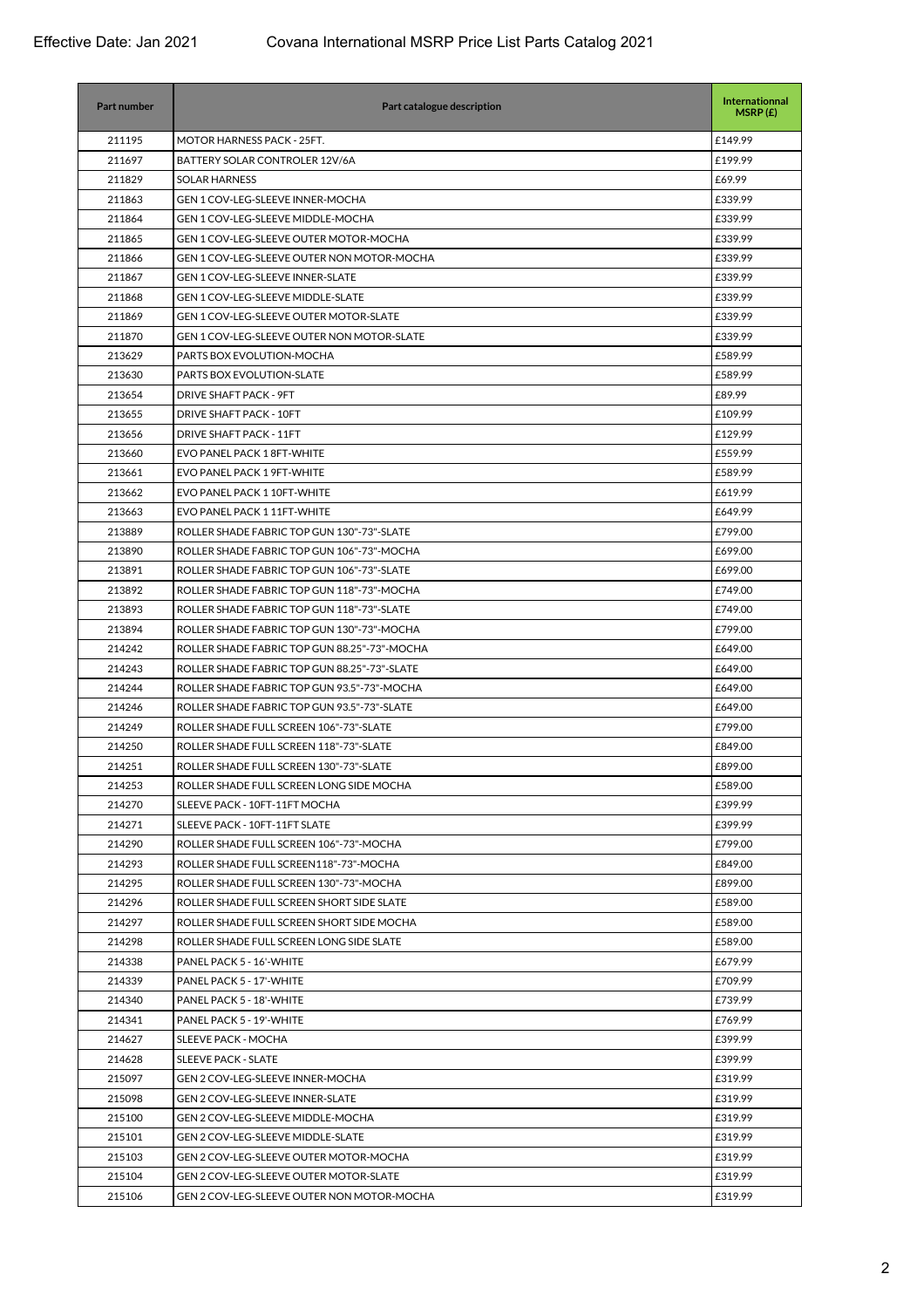| Part number | Part catalogue description                                       | Internationnal<br>MSRP(E) |
|-------------|------------------------------------------------------------------|---------------------------|
| 215107      | GEN 2 COV-LEG-SLEEVE OUTER NON MOTOR-SLATE                       | £319.99                   |
| 215730      | BATTERY CASE WITHOUT BATTERY                                     | £199.99                   |
| 215732      | COV-AFS-LEG-24V/12AH-BATTERY PACK                                | £319.99                   |
| 215962      | PARTS BOX OASIS-MOCHA                                            | £249.99                   |
| 215963      | PARTS BOX OASIS-SLATE                                            | £249.99                   |
| 216236      | POWER SUPPLY 110-240V                                            | £339.99                   |
| 216534      | COMPLETE JACK ASSEMBLY POST ASS'Y #1 & 2                         | £749.00                   |
| 216584      | COMPLETE JACK ASSEMBLY #3 & 4                                    | £749.00                   |
| 218272      | <b>SOLAR PANEL PACK</b>                                          | £169.99                   |
| 219541      | GEN X1 COV-LEG-SLEEVE INNER MOCHA                                | £339.99                   |
| 219542      | <b>GEN X1 COV-LEG-SLEEVE INNER SLATE</b>                         | £339.99                   |
| 219544      | <b>GEN X1 COV-LEG-SLEEVE MIDDLE MOCHA</b>                        | £339.99                   |
| 219545      | <b>GEN X1 COV-LEG-SLEEVE MIDDLE SLATE</b>                        | £339.99                   |
| 219547      | <b>GEN X1 COV-LEG-SLEEVE OUTER MOTOR MOCHA</b>                   | £339.99                   |
| 219548      | <b>GEN X1 COV-LEG-SLEEVE OUTER MOTOR SLATE</b>                   | £339.99                   |
| 219550      | <b>GEN X1 COV-LEG-SLEEVE OUTER NON MOTOR MOCHA</b>               | £339.99                   |
| 219551      | GEN X1 COV-LEG-SLEEVE OUTER NON MOTOR SLATE                      | £339.99                   |
| 221415      | EUROPE CAPACITOR PACK                                            | £84.99                    |
| 221470      | <b>EMI FILTER PACK</b>                                           | £104.99                   |
| 221528      | SOLAR PANEL WITH CABLE PACK                                      | £359.99                   |
| 221575      | FRAME 86-38-2.5-490 ASS'Y MOCHA                                  |                           |
| 221576      | FRAME 86-38-2.5-490 ASS'Y SLATE                                  |                           |
| 221606      | <b>MOTOR PACK EUROPE</b>                                         | £219.99                   |
| 221682      | <b>VINYL CAP PACK</b>                                            | £26.99                    |
| 222018      | MOUNTING PLATE PACK - MOCHA                                      | £289.00                   |
| 222019      | MOUNTING PLATE PACK - SLATE                                      | £289.00                   |
| 222106      | <b>CABLE PACK</b>                                                | £54.99                    |
| 222122      | <b>BOTTOM HARNESS PACK</b>                                       | £139.99                   |
| 222798      | 3/4" WIDE, 012" THICK, 45" IG, (310S.S.) CONSTANT FORCE SPRING   | £27.99                    |
| 223445      | COMPLETE OPERATOR ASSEMBLY (WITHOUT COVER) WITH LIGHTS AC EUROPE | £1,369.00                 |
| 223549      | PANEL PACK 1 OR 4 - END-WHITE                                    | £619.99                   |
| 223550      | PANEL PACK 2 OR 5 - END-WHITE                                    | £769.99                   |
| 223551      | PANEL PACK 3 - 20'-END-WHITE                                     | £559.99                   |
| 223641      | PANEL PACK 4 - 17'-END-WHITE                                     | £589.99                   |
| 223642      | PANEL PACK 3 - 17'-END-WHITE                                     | £579.99                   |
| 223671      | PANEL PACK 3 - 12'-END-WHITE                                     | £559.99                   |
| 223680      | PANEL PACK 3 - 15'-END-WHITE                                     | £649.99                   |
| 224567      | CTS-70 LIGHT SYSTEM UPGRADE MOCHA EUROPE                         | £849.00                   |
| 224568      | CTS-70 LIGHT SYSTEM UPGRADE SLATE EUROPE                         | £849.00                   |
| 224927      | <b>GEN 2 NON-MOTOR SLEEVE PACK-MOCHA</b>                         | £999.99                   |
| 224928      | <b>GEN 2 NON-MOTOR SLEEVE PACK-SLATE</b>                         | £999.99                   |
| 224929      | <b>GEN 2 MOTOR SLEEVE PACK-MOCHA</b>                             | £999.99                   |
| 224930      | <b>GEN 2 MOTOR SLEEVE PACK-SLATE</b>                             | £999.99                   |
| 224960      | C-EP COMPLETE HARDWARE PACK-12'/15'-50/52-MOCHA                  | £419.99                   |
| 224961      | C-EP COMPLETE HARDWARE PACK-12'/15'-50/52-SLATE                  | £419.99                   |
| 224962      | C-EP COMPLETE HARDWARE PACK-16'/20'-50/52-MOCHA                  | £419.99                   |
| 224963      | C-EP COMPLETE HARDWARE PACK-16'/20'-50/52-SLATE                  | £419.99                   |
| 224964      | C-EP COMPLETE HARDWARE PACK-12'/15'-58-MOCHA                     | £419.99                   |
| 224965      | C-EP COMPLETE HARDWARE PACK-12'/15'-58-SLATE                     | £419.99                   |
| 224966      | C-EP COMPLETE HARDWARE PACK-16'/20'-58-MOCHA                     | £419.99                   |
| 224967      | C-EP COMPLETE HARDWARE PACK-16'/20'-58-SLATE                     | £419.99                   |
| 224997      | INNER SHELL ASSEMBLY WITHOUT LIGHT EUROPE                        | £2,599.00                 |
| 225198      | <b>I-BEAM PACK-WHITE</b>                                         | £249.99                   |
| 225297      | RIGHT COMPLETE PIVOT PACK                                        | £629.99                   |
| 225298      | LEFT COMPLETE PIVOT PACK                                         | £629.99                   |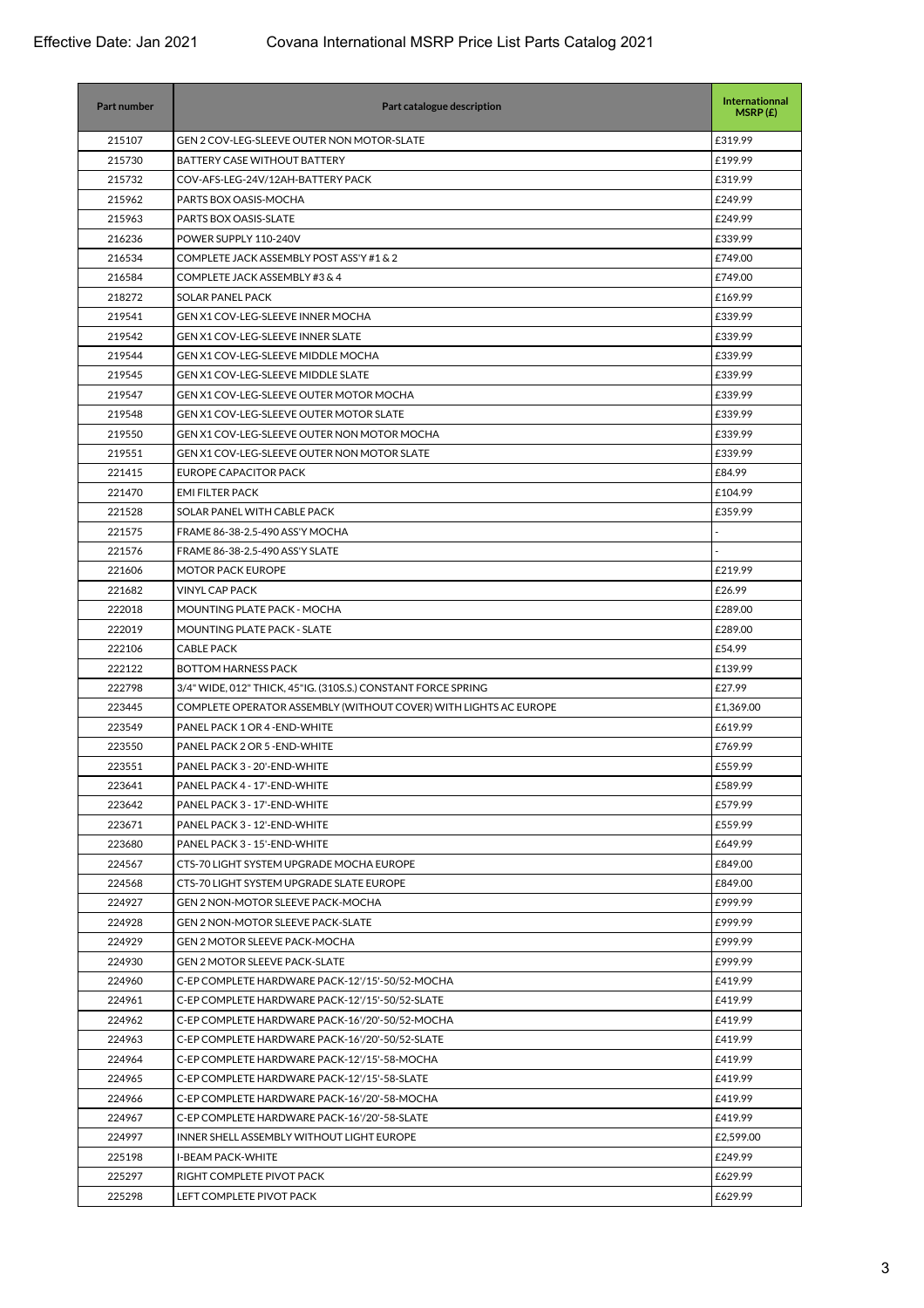| Part number | Part catalogue description                      | Internationnal<br>MSRP(E) |
|-------------|-------------------------------------------------|---------------------------|
| 225300      | WIRE ACCUMULATOR HARNESS PACK - MOCHA           | £219.99                   |
| 225301      | WIRE ACCUMULATOR HARNESS PACK - SLATE           | £219.99                   |
| 225347      | COMPLETE JACK ASSEMBLY PACK-IMPERIAL            | £749.00                   |
| 225483      | INNER SHELL ASSEMBLY CTS70 READY EUROPE         | £3,099.00                 |
| 225484      | INNER SHELL ASSEMBLY SOLAR READY EUROPE         | £3,099.00                 |
| 225608      | LIMIT SWITCH PACK                               | £74.99                    |
| 225609      | CLAMP OUTSIDE BRACKET PACK MOCHA                | £89.99                    |
| 225610      | <b>CLAMP OUTSIDE BRACKET PACK SLATE</b>         | £89.99                    |
| 225785      | MIDDLE TUBE PACK                                | £99.99                    |
| 225786      | ADJUSTMENT PACK                                 | £89.99                    |
| 225787      | COMPLETE MOTOR JACK ASS'Y - 12FT TO 14FT.       | £1,138.01                 |
| 225788      | COMPLETE NON-MOTOR JACK ASS'Y                   | £749.00                   |
| 225789      | FOOT PLATE PACK - MOCHA                         | £89.99                    |
| 225857      | <b>FOOT PLATE PACK - SLATE</b>                  | £89.99                    |
| 225870      | <b>GEN1/GENX1 ALL WEATHER SEAL PACK - MOCHA</b> | £49.99                    |
| 225871      | <b>GEN1/GENX1 ALL WEATHER SEAL PACK - SLATE</b> | £49.99                    |
| 225879      | PANEL PACK 2-LATTE                              | £789.99                   |
| 225880      | PANEL PACK 2-PLATINUM                           | £789.99                   |
| 225888      | PANEL PACK 1-PLATINUM                           | £639.99                   |
| 225888      | PANEL PACK 1-PLATINUM                           | £639.99                   |
| 225889      | PANEL PACK 1-LATTE                              | £639.99                   |
| 225889      | PANEL PACK 1-LATTE                              | £639.99                   |
| 225890      | PANEL PACK 4 - 17'-PLATINUM                     | £579.99                   |
| 225891      | PANEL PACK 4 - 17'-LATTE                        | £579.99                   |
| 225894      | PANEL PACK 3 - 16' TO 19'-PLATINUM              | £599.99                   |
| 225895      | PANEL PACK 3 - 16' TO 19'-LATTE                 | £599.99                   |
| 225896      | <b>ESCAPE HATCH-PLATINUM</b>                    | £419.99                   |
| 225897      | <b>ESCAPE HATCH-LATTE</b>                       | £419.99                   |
| 225978      | <b>GEN2 TOP PLATE PACK - MOCHA</b>              | £64.99                    |
| 225979      | <b>GEN2 TOP PLATE PACK - SLATE</b>              | £64.99                    |
| 226150      | TEMPORARY INDOOR MOUTING PLATE PACK-HORIZON     |                           |
| 226263      | EVO PANEL PACK 1 10FT-LATTE                     | £639.99                   |
| 226283      | PANEL PACK 5 - 17'-PLATINUM                     | £729.99                   |
| 226458      | SHORT C-CHANNEL PACK - 12' - MOCHA              | £189.99                   |
| 226459      | SHORT C-CHANNEL PACK - 12' - SLATE              | £189.99                   |
| 226460      | SHORT C-CHANNEL PACK - 13' - MOCHA              | £199.99                   |
| 226461      | SHORT C-CHANNEL PACK - 13' - SLATE              | £199.99                   |
| 226462      | SHORT C-CHANNEL PACK - 14' - MOCHA              | £209.99                   |
| 226463      | SHORT C-CHANNEL PACK - 14' - SLATE              | £209.99                   |
| 226464      | SHORT C-CHANNEL PACK - 15' - MOCHA              | £219.99                   |
| 226465      | SHORT C-CHANNEL PACK - 15' - SLATE              | £219.99                   |
| 226466      | SHORT C-CHANNEL PACK - 16' - MOCHA              | £239.99                   |
| 226467      | SHORT C-CHANNEL PACK - 16' - SLATE              | £239.99                   |
| 226468      | SHORT C-CHANNEL PACK - 17' - MOCHA              | £249.99                   |
| 226469      | SHORT C-CHANNEL PACK - 17' - SLATE              | £249.99                   |
| 226470      | SHORT C-CHANNEL PACK - 18' - MOCHA              | £269.99                   |
| 226471      | SHORT C-CHANNEL PACK - 18' - SLATE              | £269.99                   |
| 226472      | SHORT C-CHANNEL PACK - 19' - MOCHA              | £289.99                   |
| 226473      | SHORT C-CHANNEL PACK - 19' - SLATE              | £289.99                   |
| 226474      | SHORT C-CHANNEL PACK - 20' - MOCHA              | £299.99                   |
| 226475      | SHORT C-CHANNEL PACK - 20' - SLATE              | £299.99                   |
| 226511      | U-FRAME PACK - SHORT SIDE MOCHA                 | £349.99                   |
| 226512      | U-FRAME PACK - SHORT SIDE SLATE                 | £349.99                   |
| 226513      | U-FRAME PACK - LONG SIDE MOCHA                  | £319.99                   |
| 226514      | U-FRAME PACK - LONG SIDE SLATE                  | £319.99                   |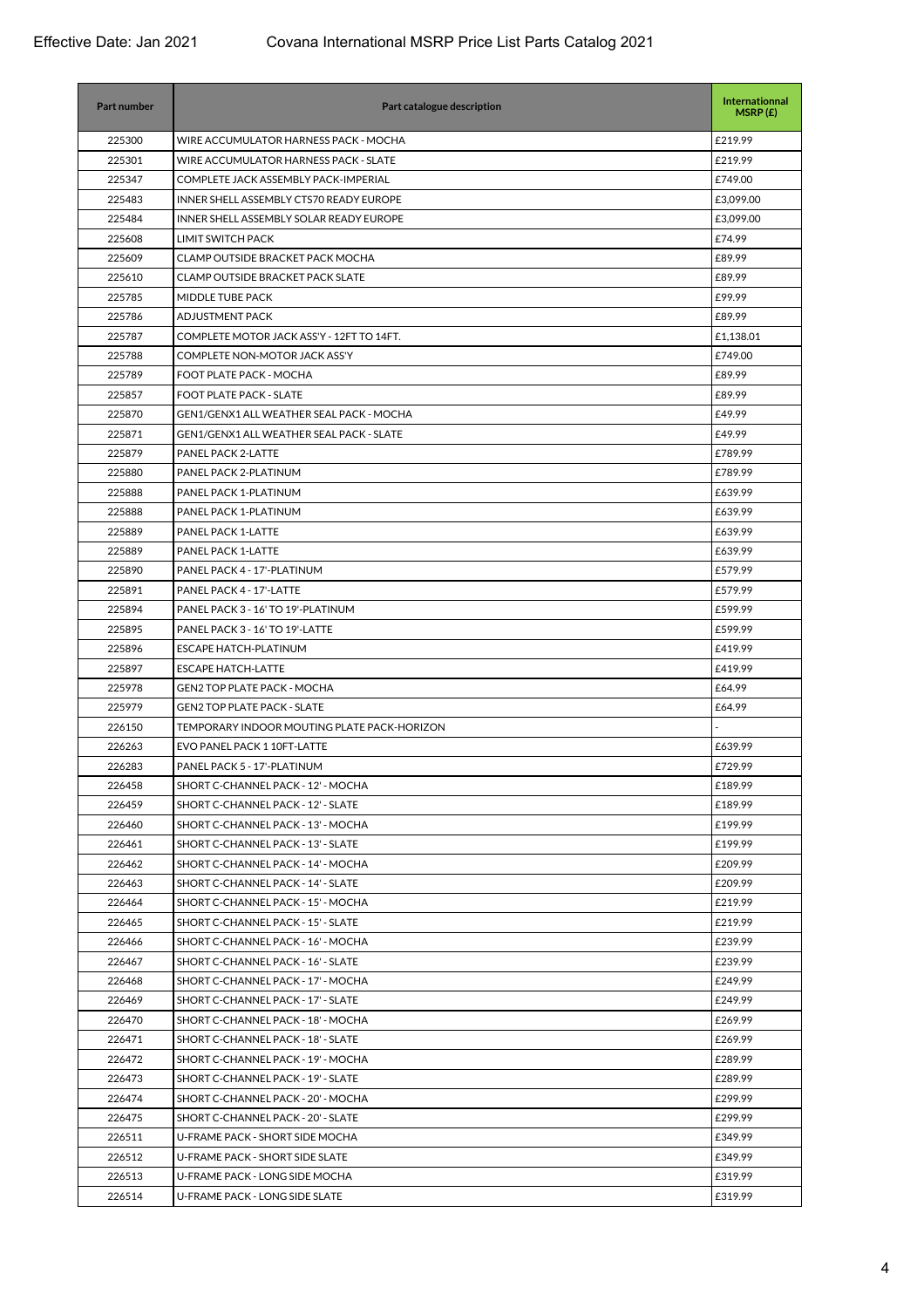| <b>Part number</b> | Part catalogue description            | Internationnal<br>MSRP(E) |
|--------------------|---------------------------------------|---------------------------|
| 226515             | U-FRAME HARDWARE PACK - MOCHA         | £59.99                    |
| 226516             | U-FRAME HARDWARE PACK - SLATE         | £59.99                    |
| 226518             | ENTRANCE U-FRAME PACK - MOCHA         | £159.99                   |
| 226519             | <b>ENTRANCE U-FRAME PACK - SLATE</b>  | £159.99                   |
| 226520             | MOTOR U-PLATE PACK                    | £34.99                    |
| 226521             | CHAIN BINDER PACK - MOCHA             | £54.99                    |
| 226522             | <b>CHAIN BINDER PACK - SLATE</b>      | £54.99                    |
| 226523             | <b>CHAIN GUIDE PACK</b>               | £34.99                    |
| 226524             | CHAIN BINDER HARDWARE PACK - MOCHA    | £54.99                    |
| 226525             | CHAIN BINDER HARDWARE PACK - SLATE    | £54.99                    |
| 226526             | <b>CHAIN PACK - SHORT SIDE</b>        | £84.99                    |
| 226527             | <b>CHAIN PACK - LONG SIDE</b>         | £84.99                    |
| 226528             | MOTOR U-FRAME PACK - SHORT SIDE MOCHA | £219.99                   |
| 226529             | MOTOR U-FRAME PACK - SHORT SIDE SLATE | £219.99                   |
| 226530             | MOTOR U-FRAME PACK - LONG SIDE MOCHA  | £279.99                   |
| 226531             | MOTOR U-FRAME PACK - LONG SIDE SLATE  | £279.99                   |
| 226532             | <b>SPROCKET PACK</b>                  | £64.99                    |
| 226533             | MOTOR SIDE SPROCKET PACK              | £54.99                    |
| 226535             | LIGHT POWER SUPPLY EUROPE             | £74.99                    |
| 226536             | <b>COUPLING PACK</b>                  | £39.99                    |
| 226537             | <b>COVER HARDWARE PACK</b>            | £9.99                     |
| 226538             | <b>KEY PACK</b>                       | £34.99                    |
| 226539             | KEYSWITCH W/O CABLE PACK              | £159.99                   |
| 226540             | DOUBLE CONNECTOR BLOCK PACK           | £34.99                    |
| 226541             | <b>LIMIT SHAFT PACK</b>               | £94.99                    |
| 226542             | LOWER SHAFT PACK                      | £89.99                    |
| 226543             | <b>SPRING PIN PACK</b>                | £26.99                    |
| 226544             | <b>BUSHING PACK</b>                   | £49.99                    |
| 226545             | PANEL NUT PACK - MOCHA                | £54.99                    |
| 226546             | PANEL NUT PACK - SLATE                | £54.99                    |
| 226547             | TOP PLATE COVER PACK                  | £84.99                    |
| 226548             | ALL WEATHER SEAL PACK                 | £99.99                    |
| 226549             | FOOT PLATE PACK - MOCHA               | £69.99                    |
| 226550             | FOOT PLATE PACK - SLATE               | £69.99                    |
| 226551             | <b>SHAFT LOCK PACK</b>                | £29.99                    |
| 226552             | STOPPER PACK - GREY                   | £34.99                    |
| 226553             | STOPPER PACK - BLACK                  | £34.99                    |
| 226554             | <b>TOP BUSHING PACK</b>               | £34.99                    |
| 226555             | <b>VERTICAL POST TOP PLATE PACK</b>   | £84.99                    |
| 226556             | <b>INNER TUBE PACK</b>                | £54.99                    |
| 226557             | <b>GAS SPRING PACK</b>                | £169.99                   |
| 226566             | <b>OASIS SEAL PACK</b>                | £169.99                   |
| 226567             | INNER SHELL STEEL FRAME PACK          | £44.99                    |
| 226568             | ROLLER SHADE BRACKET PACK - MOCHA     | £109.99                   |
| 226569             | ROLLER SHADE BRACKET PACK - SLATE     | £109.99                   |
| 226570             | RESTRAINT BRACKET PACK - MOCHA        | £209.99                   |
| 226571             | RESTRAINT BRACKET PACK - SLATE        | £209.99                   |
| 226572             | BOTTOM TUBE PACK - GREY SHORT SIDE    | £64.99                    |
| 226573             | BOTTOM TUBE PACK - GREY LONG SIDE     | £64.99                    |
| 226574             | BOTTOM TUBE PACK - BLACK SHORT SIDE   | £74.99                    |
| 226575             | BOTTOM TUBE PACK - BLACK LONG SIDE    | £74.99                    |
| 226576             | PANEL MOUNT PACK                      | £49.99                    |
| 226577             | LED PACK                              | £169.99                   |
| 226578             | <b>BULLET LENS PACK</b>               | £44.99                    |
| 226579             | <b>CABLE HOOK PACK</b>                | £24.99                    |
|                    |                                       |                           |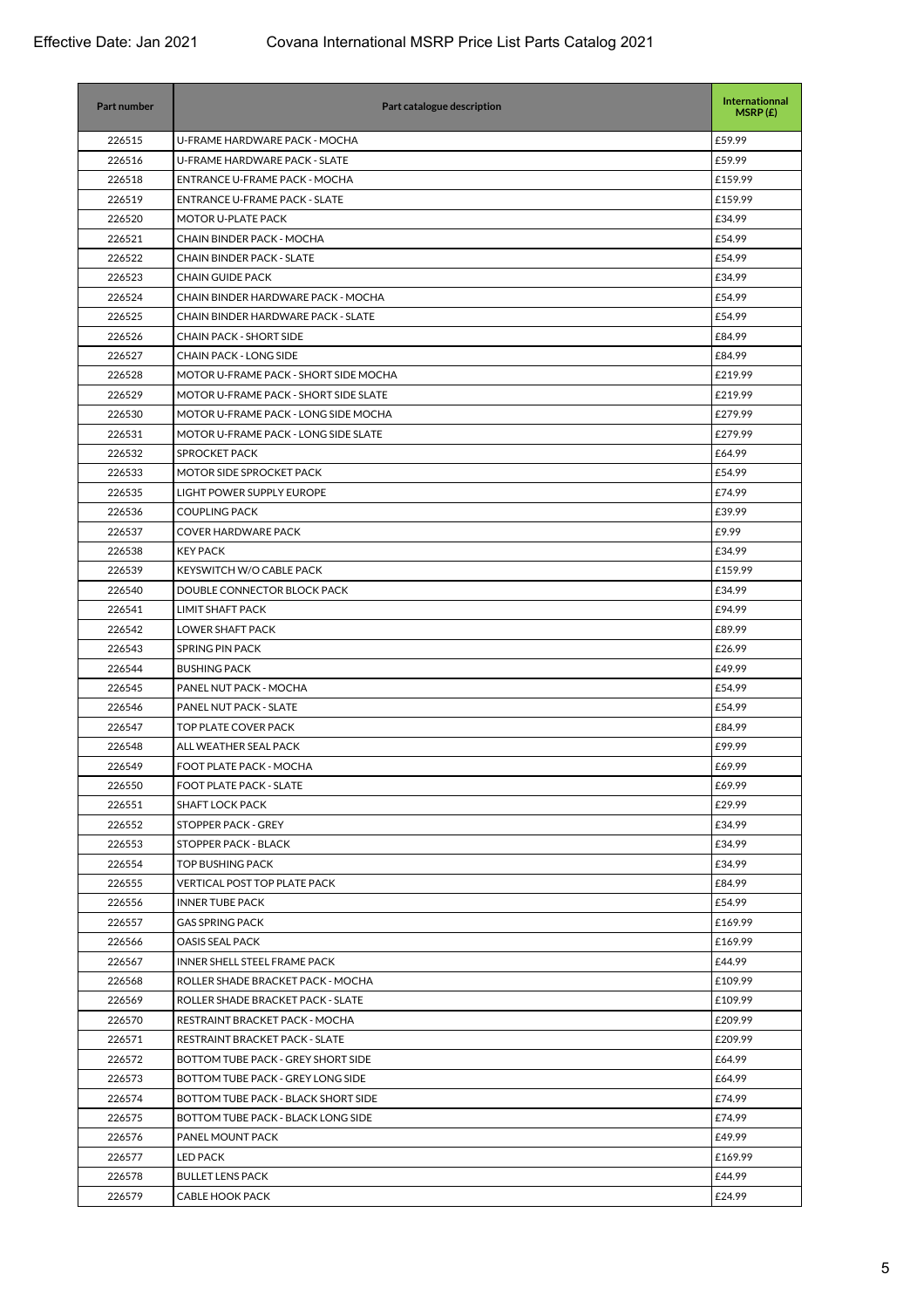| Part number | Part catalogue description                       | Internationnal<br>MSRP(E) |
|-------------|--------------------------------------------------|---------------------------|
| 226580      | <b>LED CABLE PACK</b>                            | £89.99                    |
| 226581      | PUSH BUTTON PACK                                 | £99.99                    |
| 226582      | WIRE GUARD ASSEMBLY MOCHA                        | £339.99                   |
| 226583      | WIRE GUARD ASSEMBLY SLATE                        | £339.99                   |
| 226584      | WIRE GUARD PACK - MOCHA                          | £149.99                   |
| 226585      | <b>WIRE GUARD PACK - SLATE</b>                   | £149.99                   |
| 226609      | <b>WARNING LABEL PACK-FRENCH</b>                 |                           |
| 226610      | WARNING LABEL PACK-ENGLISH                       |                           |
| 226669      | <b>GEN 1 MOTOR SLEEVE PACK - MOCHA</b>           | £989.99                   |
| 226670      | <b>GEN 1 MOTOR SLEEVE PACK - SLATE</b>           | £989.99                   |
| 226671      | <b>GEN 1 NON-MOTOR SLEEVE PACK - MOCHA</b>       | £989.99                   |
| 226672      | <b>GEN 1 NON-MOTOR SLEEVE PACK - SLATE</b>       | £989.99                   |
| 226673      | <b>GEN X1 MOTOR SLEEVE PACK - MOCHA</b>          | £989.99                   |
| 226674      | <b>GEN X1 MOTOR SLEEVE PACK - SLATE</b>          | £989.99                   |
| 226675      | <b>GEN X1 NON-MOTOR SLEEVE PACK - MOCHA</b>      | £989.99                   |
| 226676      | <b>GEN X1 NON-MOTOR SLEEVE PACK - SLATE</b>      | £989.99                   |
| 226677      | GEN 2 MOTOR SLEEVE PACK-MOCHA                    | £989.99                   |
| 226678      | <b>GEN 2 MOTOR SLEEVE PACK-SLATE</b>             | £989.99                   |
| 226679      | <b>GEN 2 NON-MOTOR SLEEVE PACK-MOCHA</b>         | £989.99                   |
| 226680      | <b>GEN 2 NON-MOTOR SLEEVE PACK-SLATE</b>         | £989.99                   |
| 226681      | PUSH BUTTON PACK AC                              | £89.99                    |
| 226682      | SLEEVE BRACKET PACK - MOCHA                      | £94.99                    |
| 226683      | SLEEVE BRACKET PACK - SLATE                      | £94.99                    |
| 226684      | TUB MOUNT BRACKET PACK - MOCHA                   | £109.99                   |
| 226685      | TUB MOUNT BRACKET PACK - SLATE                   | £109.99                   |
| 226686      | EXTENDED TUB MOUNT BRACKET PACK - MOCHA          | £139.99                   |
| 226687      | EXTENDED TUB MOUNT BRACKET PACK - SLATE          | £139.99                   |
| 226688      | GEN1/GENX1-TOP PLATE PACK - MOCHA                | £54.99                    |
| 226689      | <b>GEN1/GENX1-TOP PLATE PACK - SLATE</b>         | £54.99                    |
| 226690      | <b>GEN1/GENX1-STOPPER PACK</b>                   | £34.99                    |
| 226691      | <b>GEN2-STOPPER PACK</b>                         | £84.99                    |
| 226692      | COMPLETE MOTOR JACK ASS'Y - 15FT TO 17FT.        | £1,138.01                 |
| 226693      | COMPLETE MOTOR JACK ASS'Y - 18FT TO 20FT.        | £1,138.01                 |
| 226694      | GAS SPRING PACK - MOTOR SIDE 15 TO 17 FT         | £169.99                   |
| 226695      | GAS SPRING PACK - MOTOR SIDE 18 TO 20 FT         | £169.99                   |
| 226696      | LONG CONNECTION PLATE 4 PACK                     | £89.99                    |
| 226697      | COVER MOUNT BRACKET PACK - MOCHA                 | £94.99                    |
| 226698      | <b>COVER MOUNT BRACKET PACK - SLATE</b>          | £94.99                    |
| 226699      | DUAL SIDE BRACKET PACK (OPTIONAL) - MOCHA        | £149.00                   |
| 226700      | DUAL SIDE BRACKET PACK (OPTIONAL) - SLATE        | £149.00                   |
| 226701      | <b>CONNECTION PLATE PACK</b>                     | £34.99                    |
| 226702      | <b>CORNER OUTSIDE BRACKET PACK - MOCHA</b>       | £119.99                   |
| 226703      | <b>CORNER BRACKET PACK - SLATE</b>               | £119.99                   |
| 226704      | CORNER BRACKET SUPPORT PACK - MOCHA              | £89.99                    |
| 226705      | CORNER BRACKET SUPPORT PACK - SLATE              | £89.99                    |
| 226706      | JOINT SUPPORT BRACKET PACK - 12 TO 15 FT - MOCHA | £79.99                    |
| 226707      | JOINT SUPPORT BRACKET PACK - 12 TO 15 FT - SLATE | £79.99                    |
| 226709      | JOINT SUPPORT BRACKET PACK - 12 TO 15 FT - MOCHA | £109.99                   |
| 226710      | JOINT SUPPORT BRACKET PACK - 12 TO 15 FT - SLATE | £109.99                   |
|             |                                                  |                           |
| 226711      | JOINT SUPPORT BRACKET PACK - 16 TO 20 FT - MOCHA | £199.99                   |
| 226712      | JOINT SUPPORT BRACKET PACK - 16 TO 20 FT - SLATE | £199.99                   |
| 226713      | COVER SEAL PACK - 12'                            | £219.99                   |
| 226714      | COVER SEAL PACK - 13'                            | £229.99                   |
| 226715      | <b>COVER SEAL PACK - 14'</b>                     | £239.99                   |
| 226716      | COVER SEAL PACK - 15'                            | £249.99                   |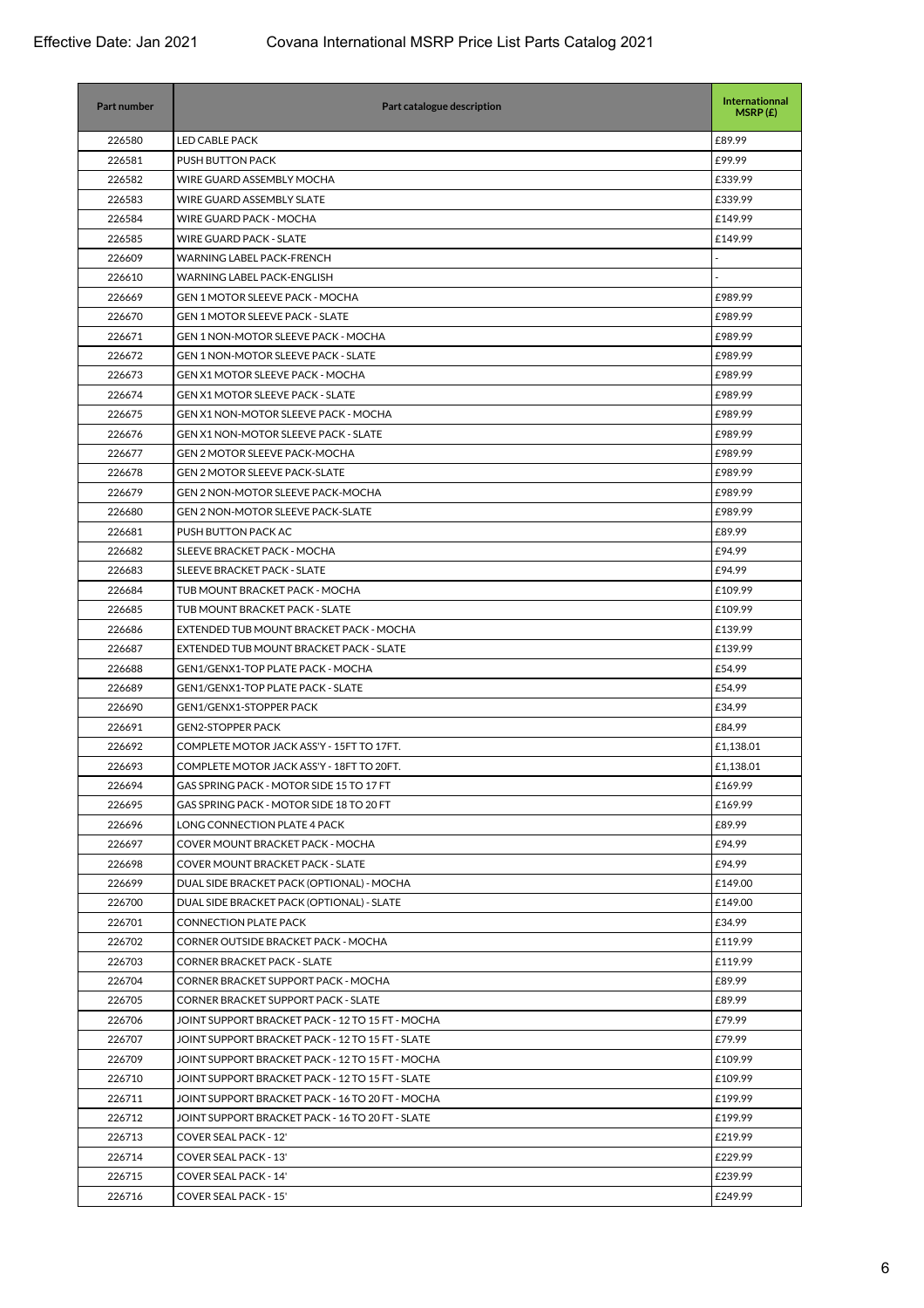| Part number | Part catalogue description              | <b>Internationnal</b><br>MSRP(E) |
|-------------|-----------------------------------------|----------------------------------|
| 226717      | COVER SEAL PACK - 16'                   | £259.99                          |
| 226718      | <b>COVER SEAL PACK - 17'</b>            | £269.99                          |
| 226719      | COVER SEAL PACK - 18'                   | £279.99                          |
| 226720      | COVER SEAL PACK - 19'                   | £289.99                          |
| 226721      | <b>COVER SEAL PACK - 20'</b>            | £299.99                          |
| 226723      | <b>I-BEAM PACK-WHITE</b>                |                                  |
| 226724      | WIPER SUPPORT BRACKET PACK-WHITE        | £44.99                           |
| 226725      | COVER END C-CHANNEL PACK - MOCHA        | £319.99                          |
| 226726      | <b>COVER END C-CHANNEL PACK - SLATE</b> | £319.99                          |
| 226727      | LONG C-CHANNEL PACK - MOCHA             | £349.99                          |
| 226729      | LONG C-CHANNEL PACK - SLATE             | £349.99                          |
| 226730      | KEYSWITCH ASSEMBLY PACK                 | £239.99                          |
| 226731      | <b>KEYSWITCH PACK</b>                   | £159.99                          |
| 226732      | <b>SOLAR PANEL PACK</b>                 | £299.99                          |
| 226733      | WARNING LABEL PACK - ENGLISH            |                                  |
| 226734      | WARNING LABEL PACK - FRENCH             |                                  |
| 226742      | <b>I-BEAM HARDWARE PACK</b>             | £69.99                           |
| 227043      | WIRE ACCUMULATOR ASSEMBLY               | £199.99                          |
| 227075      | CONTROL BOX STAND-MOCHA                 | £99.99                           |
| 227076      | <b>CONTROL BOX STAND-SLATE</b>          | £99.99                           |
| 227098      | PANEL PACK 3 - 20'-WHITE                | £629.99                          |
| 227099      | PANEL PACK 3 - 20'-PLATINUM             | £649.99                          |
| 227100      | PANEL PACK 3 - 20'-LATTE                | £649.99                          |
| 227148      | PANEL PACK 3 - 12'-LATTE                | £579.99                          |
| 227149      | PANEL PACK 3 - 12'-PLATINUM             | £579.99                          |
| 227150      | PANEL PACK 3 - 13'-LATTE                | £609.99                          |
| 227151      | PANEL PACK 3 - 13'-PLATINUM             | £609.99                          |
| 227152      | PANEL PACK 3 - 14'-LATTE                | £639.99                          |
| 227153      | PANEL PACK 3 - 14'-PLATINUM             | £639.99                          |
| 227154      | PANEL PACK 3 - 15'-LATTE                | £669.99                          |
| 227155      | PANEL PACK 3 - 15'-PLATINUM             | £669.99                          |
| 227808      | PANEL PACK 4 - 16'-LATTE                | £549.99                          |
| 227809      | PANEL PACK 4 - 16'-PLATINUM             | £549.99                          |
| 227810      | EVO PANEL PACK 1 10FT-PLATINUM          | £639.99                          |
| 227811      | EVO PANEL PACK 18FT-LATTE               | £579.99                          |
| 227812      | EVO PANEL PACK 18FT-PLATINUM            | £579.99                          |
| 227813      | PANEL PACK 3 - 17'-END-LATTE            | £599.99                          |
| 227814      | EVO PANEL PACK 1 9FT-LATTE              | £609.99                          |
| 227815      | EVO PANEL PACK 1 9FT-PLATINUM           | £609.99                          |
| 227816      | PANEL PACK 3 - 17'-END-PLATINUM         | £599.99                          |
| 227817      | EVO PANEL PACK 111FT-LATTE              | £669.99                          |
| 227818      | EVO PANEL PACK 111FT-PLATINUM           | £669.99                          |
| 227819      | PANEL PACK 3 - 12'-END-LATTE            | £579.99                          |
| 227820      | PANEL PACK 3 - 12'-END-PLATINUM         | £579.99                          |
| 227821      | PANEL PACK 3 - 20'-END-LATTE            | £579.99                          |
| 227822      | PANEL PACK 3 - 20'-END-PLATINUM         | £579.99                          |
| 227823      | PANEL PACK 1 OR 4 - END-LATTE           | £639.99                          |
| 227824      | PANEL PACK 4 - 17'-END-LATTE            | £609.99                          |
| 227825      | PANEL PACK 4 - 17'-END-PLATINUM         | £609.99                          |
| 227826      | PANEL PACK 1 OR 4 - END-PLATINUM        | £639.99                          |
| 227827      | PANEL PACK 3 - 15'-END-LATTE            | £669.99                          |
| 227828      | PANEL PACK 3 - 15'-END-PLATINUM         | £669.99                          |
| 227830      | PANEL PACK 2 OR 5 - END-LATTE           | £789.99                          |
| 227831      | PANEL PACK 2 OR 5 - END-PLATINUM        | £789.99                          |
| 227833      | PANEL PACK 4 - 18'-LATTE                | £609.99                          |
|             |                                         |                                  |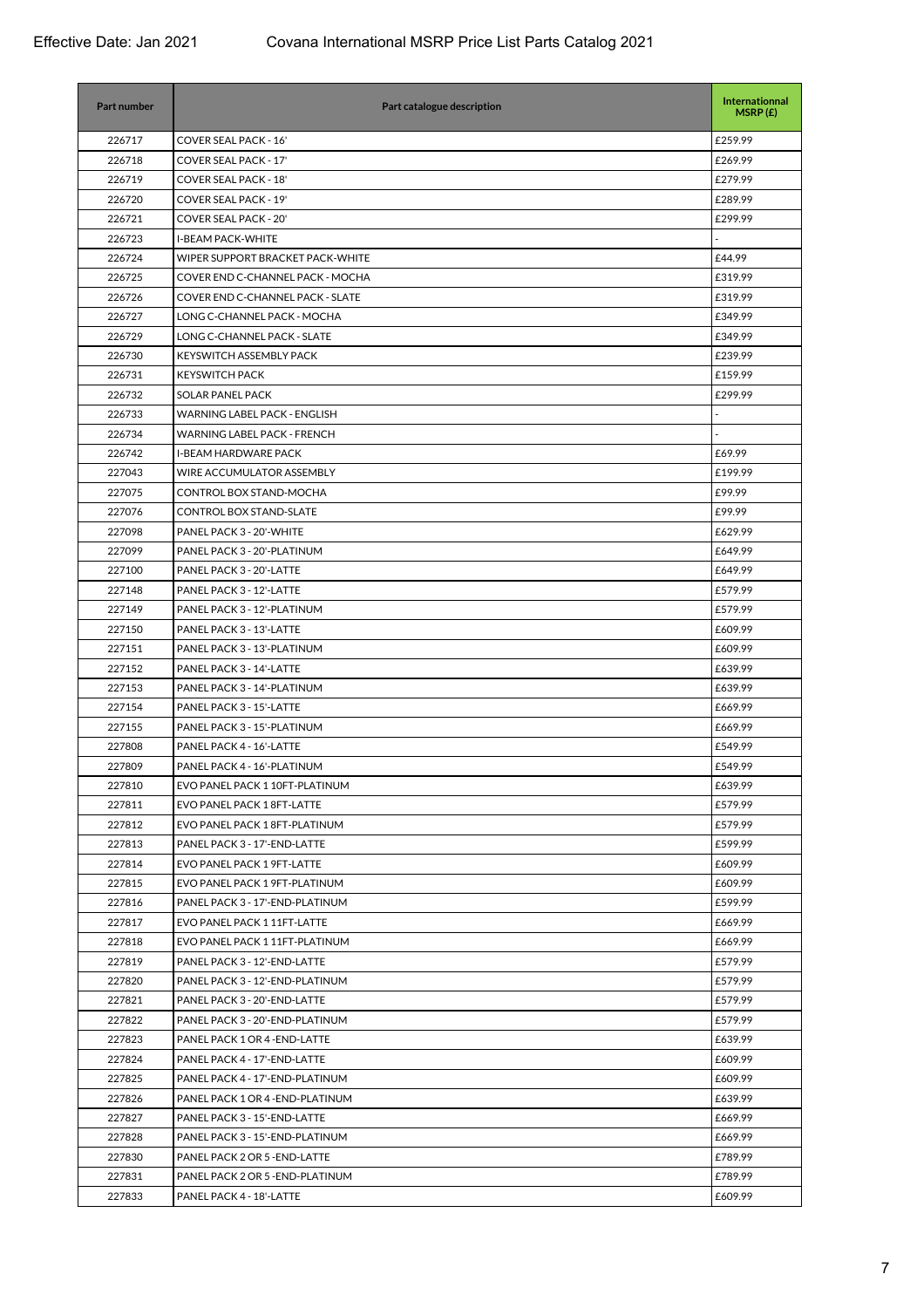| Part number | Part catalogue description                   | <b>Internationnal</b><br>MSRP(E) |
|-------------|----------------------------------------------|----------------------------------|
| 227834      | PANEL PACK 4 - 18'-PLATINUM                  | £609.99                          |
| 227835      | PANEL PACK 4 - 19'-LATTE                     | £639.99                          |
| 227836      | PANEL PACK 4 - 19'-PLATINUM                  | £639.99                          |
| 227964      | PANEL PACK 5 - 16'-LATTE                     | £699.99                          |
| 227965      | PANEL PACK 5 - 16'-PLATINUM                  | £699.99                          |
| 227966      | PANEL PACK 5 - 17'-LATTE                     | £729.99                          |
| 227967      | PANEL PACK 5 - 18'-LATTE                     | £759.99                          |
| 227968      | PANEL PACK 5 - 18'-PLATINUM                  | £759.99                          |
| 227969      | PANEL PACK 5 - 19'-LATTE                     | £789.99                          |
| 227970      | PANEL PACK 5 - 19'-PLATINUM                  | £789.99                          |
| 227971      | PANEL PACK 5 - 20'-LATTE                     | £789.99                          |
| 227972      | PANEL PACK 5 - 20'-PLATINUM                  | £789.99                          |
| 228203      | EXTENDED BRACKET-PACK-SLATE                  | £149.00                          |
| 228204      | EXTENDED BRACKET-PACK-SLATE                  | £149.00                          |
| 228311      | <b>KEYS PACK</b>                             | £34.99                           |
| 228516      | CONTROL BOX ASS'Y-AC-MOCHA                   | £1,399.00                        |
| 228517      | CONTROL BOX ASS'Y-AC-SLATE                   | £1,399.00                        |
| 228723      | UNIT TRANSFER PACK-MOCHA                     | £54.99                           |
| 228724      | LEGEND TRANSFERT PACK 12'-15'- MOCHA         | £219.99                          |
| 228725      | EVOLUTION TRANSFERT PACK - MOCHA             | £199.99                          |
| 228726      | HORIZON TRANSFERT PACK - MOCHA               | £129.99                          |
| 228727      | SHOWROOM INSTALLATION PACK-OASIS             | N/A                              |
| 228728      | SHOWROOM INSTALLATION PACK-HORIZON/EVOLUTION | N/A                              |
| 228729      | SHOWROOM UNIT INSTALLATION PACK-LEGEND/C-EP  | N/A                              |
| 228758      | LEGEND TRANSFERT PACK 16'-20'- MOCHA         | £339.99                          |
| 228839      | SLEEVE MIDDLE GEN2-MOCHA                     | £319.99                          |
| 228840      | SLEEVE MIDDLE GEN2-SLATE                     | £319.99                          |
| 228842      | SLEEVE OUTER LEFT GEN2-MOCHA                 | £319.99                          |
| 228843      | SLEEVE OUTER LEFT GEN2-SLATE                 | £319.99                          |
| 228848      | SLEEVE OUTER RIGHT GEN2 PACK-MOCHA           | £319.99                          |
| 228849      | SLEEVE OUTER RIGHT GEN2 PACK-SLATE           | £319.99                          |
| 228850      | <b>PANEL PACK 1-WHITE</b>                    | £649.99                          |
| 228851      | PANEL PACK 1-WHITE                           | £799.99                          |
| 228878      | LEGEND TRANSFERT PACK 16'-20'- SLATE         | £339.99                          |
| 228879      | UNIT TRANSFER PACK-SLATE                     | £54.99                           |
| 228880      | LEGEND TRANSFERT PACK 12'-15'- SLATE         | £219.99                          |
| 228881      | <b>EVOLUTION TRANSFERT PACK - SLATE</b>      | £199.99                          |
| 228882      | <b>HORIZON TRANSFERT PACK - SLATE</b>        | £129.99                          |
| 229149      | PANEL PACK 1-LATTE                           | £689.99                          |
| 229150      | PANEL PACK 1-PLATINUM                        | £689.99                          |
| 229151      | PANEL PACK 1-LATTE                           | £839.99                          |
| 229152      | PANEL PACK 1-PLATINUM                        | £839.99                          |
| 229153      | <b>I-BEAM PACK-LATTE</b>                     | £249.99                          |
| 229154      | I-BEAM PACK-PLATINUM                         | £249.99                          |
| 229215      | LEFT COMPLETE ASS'Y-W/O TOP PLATE-MOCHA      | £2,149.00                        |
| 229216      | LEFT COMPLETE ASS'Y-W/O TOP PLATE-SLATE      | £2,149.00                        |
| 229217      | RIGHT COMPLETE ASS'Y-W/O TOP PLATE-MOCHA     | £2,149.00                        |
| 229218      | RIGHT COMPLETE ASS'Y-W/O TOP PLATE-SLATE     | £2,149.00                        |
| 229226      | COV-HOR-HARDWARE KIT-GENERAL-GEN2-MOCHA      | £74.95                           |
| 229227      | COV-HOR-HARDWARE KIT-GENERAL-GEN2-SLATE      | £74.95                           |
| 229234      | GROUND ANCHORING PACK-MOCHA                  | £499.00                          |
| 229235      | <b>GROUND ANCHORING PACK-SLATE</b>           | £499.00                          |
| 229237      | TUB MOUNT PACK-MOCHA                         | £239.99                          |
| 229238      | TUB MOUNT PACK-SLATE                         | £239.99                          |
| 229388      | ENDLESS POOL TRANSFERT PACK 12'-15'- MOCHA   | £339.99                          |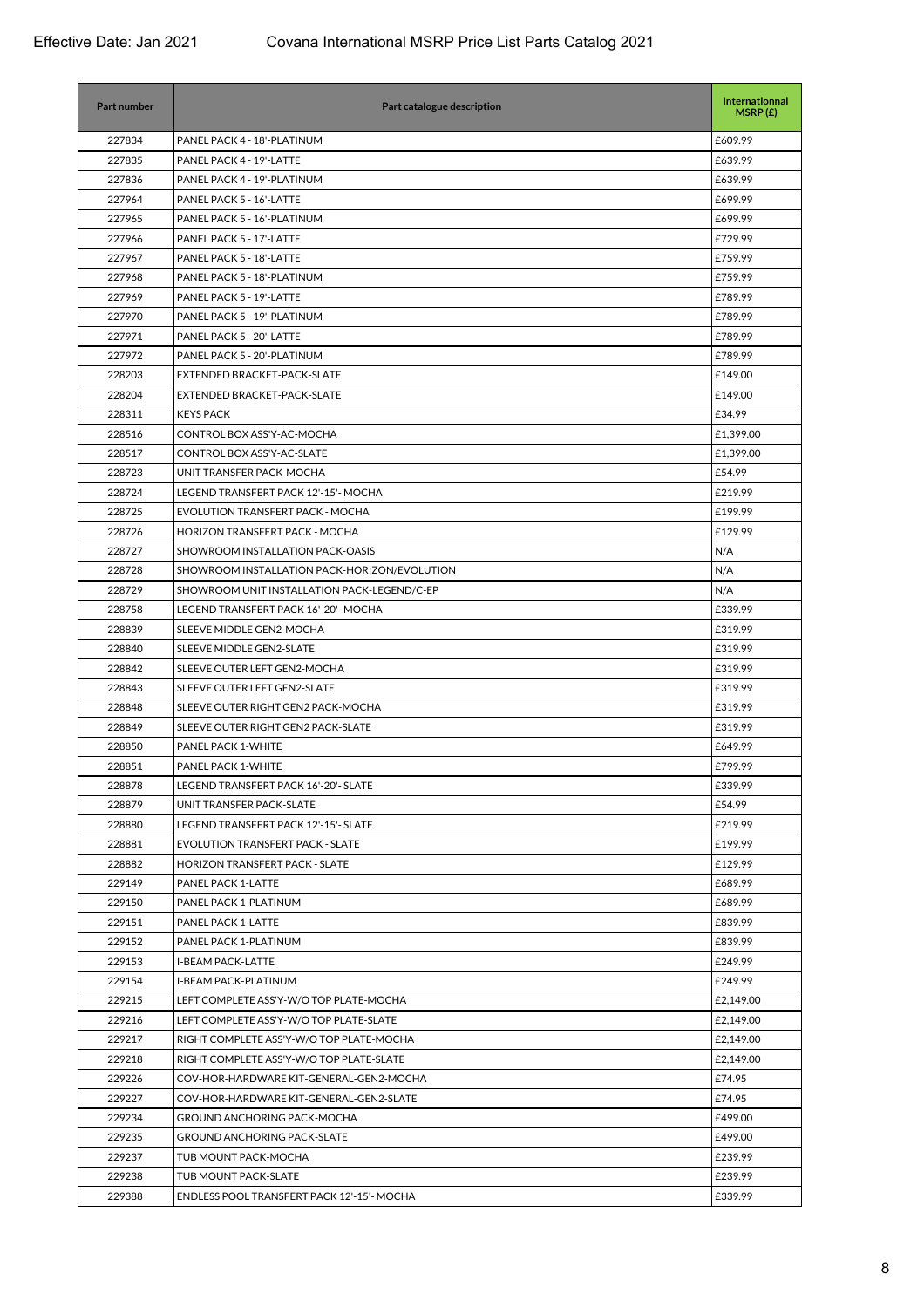| 229389<br>ENDLESS POOL TRANSFERT PACK 12'-15'- SLATE<br>£339.99<br>229390<br>ENDLESS POOL TRANSFERT PACK 17'-20'- MOCHA<br>£429.99<br>229391<br>ENDLESS POOL TRANSFERT PACK 17'-20'- SLATE<br>£429.99<br>230050<br>COMPLETE JACK ASSEMBLY #3 & 4<br>£749.00<br>230165<br>SMALL U-FRAME PACK-MOCHA<br>£209.99<br>230166<br>SMALL U-FRAME PACK-SLATE<br>£209.99<br>230167<br><b>DRIVE SHAFT PACK</b><br>£54.99<br>SHAFT HOLDER BRACKET LEFT PACK<br>230168<br>£139.99<br>230169<br>SHAFT HOLDER BRACKET RIGHT PACK<br>£139.99<br>230170<br>LEFT CONNECTION BRACKETS PACK-MOCHA<br>£69.99<br>230171<br>LEFT CONNECTION BRACKETS PACK-SLATE<br>£69.99<br>230172<br>RIGHT CONNECTION BRACKETS PACK-MOCHA<br>£69.99<br>230173<br>£69.99<br>RIGHT CONNECTION BRACKETS PACK-SLATE<br>230174<br>MOTOR U-FRAME CHAIN PACK<br>£84.99<br>230184<br>MOTOR U-FRAME END CAP PACK-MOCHA<br>£69.99<br>230185<br>£69.99<br>MOTOR U-FRAME END CAP PACK-SLATE<br>230186<br>MOTOR U-FRAME SPROCKET PACK<br>£64.99<br>230187<br>SUPPORT BRACKET PACK<br>£34.99<br>£54.99<br>230188<br><b>COUPLING SPROCKET PACK</b><br>230189<br>COMPLETE SLEEVE LEFT GEN2 PACK-MOCHA<br>£989.99<br>230190<br>£989.99<br>COMPLETE SLEEVE LEFT GEN2 PACK-SLATE<br>230191<br>COMPLETE SLEEVE RIGHT GEN2 PACK-MOCHA<br>£989.99<br>230192<br>COMPLETE SLEEVE RIGHT GEN2 PACK-SLATE<br>£989.99<br>230193<br>INNER SLEEVE LEFT GEN2 PACK-MOCHA<br>£419.99<br>230194<br>INNER SLEEVE LEFT GEN2 PACK-SLATE<br>£419.99<br>230195<br>INNER SLEEVE RIGHT GEN2 PACK-MOCHA<br>£419.99<br>230196<br>INNER SLEEVE RIGHT GEN2 PACK-SLATE<br>£419.99<br>230197<br>TOP PLATE PACK-MOCHA<br>£64.99<br>230198<br>£64.99<br><b>TOP PLATE PACK-SLATE</b><br>230199<br><b>LEFT STOPPERS PACK</b><br>£99.99<br>230200<br>RIGHT STOPPERS PACK<br>£99.99<br>230201<br>ALL WEATHER SEAL PACK-MOCHA<br>£49.99<br>230202<br>ALL WEATHER SEAL PACK-SLATE<br>£49.99<br>230203<br>LEFT FOOT PLATE PACK-MOCHA<br>£119.99<br>230205<br>LEFT FOOT PLATE PACK-SLATE<br>£119.99<br>230206<br>RIGHT FOOT PLATE PACK-MOCHA<br>£119.99<br>230207<br>£119.99<br>RIGHT FOOT PLATE PACK-SLATE<br>230208<br>LEFT PARTIAL PIVOT PACK<br>£249.99<br>230209<br>RIGHT PARTIAL PIVOT PACK<br>£249.99<br>230210<br>LEFT PIVOT TUBE ASSEMBLY PACK<br>£169.99<br>230211<br>RIGHT PIVOT TUBE ASSEMBLY PACK<br>£169.99<br>230212<br>JACK LOCK BOLT PACK<br>£25.99<br>230213<br>MAIN PLATE PACK-IMPERIAL<br>£189.99<br>230214<br>MAIN PLATE PACK-METRIC<br>£189.99<br>230215<br>THREADED ROD PACK-IMPERIAL<br>£129.99<br>230216<br>THREADED ROD PACK-METRIC<br>£129.99<br>230217<br>£299.99<br>PIVOT GAS SPRING PACK<br>230218<br>SHEAR PIN PACK<br>£34.99<br>£379.99<br>230219<br>LEFT/RIGHT C-CHANNEL PACK-MOCHA<br>230220<br>LEFT/RIGHT C-CHANNEL PACK-SLATE<br>£379.99<br>230224<br>ENDS C-CHANNEL PACK-MOCHA<br>£359.99<br>230225<br><b>ENDS C-CHANNEL PACK-SLATE</b><br>£359.99<br>230226<br>LONG CONNECTION PLATE PACK<br>£74.99<br>£99.99<br>230227<br>PIVOT JOINT BRACKET PACK-MOCHA<br>230228<br>£99.99<br>PIVOT JOINT BRACKET PACK-SLATE | Part number | Part catalogue description | <b>Internationnal</b><br>MSRP(E) |
|--------------------------------------------------------------------------------------------------------------------------------------------------------------------------------------------------------------------------------------------------------------------------------------------------------------------------------------------------------------------------------------------------------------------------------------------------------------------------------------------------------------------------------------------------------------------------------------------------------------------------------------------------------------------------------------------------------------------------------------------------------------------------------------------------------------------------------------------------------------------------------------------------------------------------------------------------------------------------------------------------------------------------------------------------------------------------------------------------------------------------------------------------------------------------------------------------------------------------------------------------------------------------------------------------------------------------------------------------------------------------------------------------------------------------------------------------------------------------------------------------------------------------------------------------------------------------------------------------------------------------------------------------------------------------------------------------------------------------------------------------------------------------------------------------------------------------------------------------------------------------------------------------------------------------------------------------------------------------------------------------------------------------------------------------------------------------------------------------------------------------------------------------------------------------------------------------------------------------------------------------------------------------------------------------------------------------------------------------------------------------------------------------------------------------------------------------------------------------------------------------------------------------------------------------------------------------------------------------------------------------------------------------------------------------------------------------------------------------------------------------------------------------------------------------------------------------------------------------------------------------------------------------------------------------------------------------------------------------------------------------------------------------------------------------------|-------------|----------------------------|----------------------------------|
|                                                                                                                                                                                                                                                                                                                                                                                                                                                                                                                                                                                                                                                                                                                                                                                                                                                                                                                                                                                                                                                                                                                                                                                                                                                                                                                                                                                                                                                                                                                                                                                                                                                                                                                                                                                                                                                                                                                                                                                                                                                                                                                                                                                                                                                                                                                                                                                                                                                                                                                                                                                                                                                                                                                                                                                                                                                                                                                                                                                                                                                        |             |                            |                                  |
|                                                                                                                                                                                                                                                                                                                                                                                                                                                                                                                                                                                                                                                                                                                                                                                                                                                                                                                                                                                                                                                                                                                                                                                                                                                                                                                                                                                                                                                                                                                                                                                                                                                                                                                                                                                                                                                                                                                                                                                                                                                                                                                                                                                                                                                                                                                                                                                                                                                                                                                                                                                                                                                                                                                                                                                                                                                                                                                                                                                                                                                        |             |                            |                                  |
|                                                                                                                                                                                                                                                                                                                                                                                                                                                                                                                                                                                                                                                                                                                                                                                                                                                                                                                                                                                                                                                                                                                                                                                                                                                                                                                                                                                                                                                                                                                                                                                                                                                                                                                                                                                                                                                                                                                                                                                                                                                                                                                                                                                                                                                                                                                                                                                                                                                                                                                                                                                                                                                                                                                                                                                                                                                                                                                                                                                                                                                        |             |                            |                                  |
|                                                                                                                                                                                                                                                                                                                                                                                                                                                                                                                                                                                                                                                                                                                                                                                                                                                                                                                                                                                                                                                                                                                                                                                                                                                                                                                                                                                                                                                                                                                                                                                                                                                                                                                                                                                                                                                                                                                                                                                                                                                                                                                                                                                                                                                                                                                                                                                                                                                                                                                                                                                                                                                                                                                                                                                                                                                                                                                                                                                                                                                        |             |                            |                                  |
|                                                                                                                                                                                                                                                                                                                                                                                                                                                                                                                                                                                                                                                                                                                                                                                                                                                                                                                                                                                                                                                                                                                                                                                                                                                                                                                                                                                                                                                                                                                                                                                                                                                                                                                                                                                                                                                                                                                                                                                                                                                                                                                                                                                                                                                                                                                                                                                                                                                                                                                                                                                                                                                                                                                                                                                                                                                                                                                                                                                                                                                        |             |                            |                                  |
|                                                                                                                                                                                                                                                                                                                                                                                                                                                                                                                                                                                                                                                                                                                                                                                                                                                                                                                                                                                                                                                                                                                                                                                                                                                                                                                                                                                                                                                                                                                                                                                                                                                                                                                                                                                                                                                                                                                                                                                                                                                                                                                                                                                                                                                                                                                                                                                                                                                                                                                                                                                                                                                                                                                                                                                                                                                                                                                                                                                                                                                        |             |                            |                                  |
|                                                                                                                                                                                                                                                                                                                                                                                                                                                                                                                                                                                                                                                                                                                                                                                                                                                                                                                                                                                                                                                                                                                                                                                                                                                                                                                                                                                                                                                                                                                                                                                                                                                                                                                                                                                                                                                                                                                                                                                                                                                                                                                                                                                                                                                                                                                                                                                                                                                                                                                                                                                                                                                                                                                                                                                                                                                                                                                                                                                                                                                        |             |                            |                                  |
|                                                                                                                                                                                                                                                                                                                                                                                                                                                                                                                                                                                                                                                                                                                                                                                                                                                                                                                                                                                                                                                                                                                                                                                                                                                                                                                                                                                                                                                                                                                                                                                                                                                                                                                                                                                                                                                                                                                                                                                                                                                                                                                                                                                                                                                                                                                                                                                                                                                                                                                                                                                                                                                                                                                                                                                                                                                                                                                                                                                                                                                        |             |                            |                                  |
|                                                                                                                                                                                                                                                                                                                                                                                                                                                                                                                                                                                                                                                                                                                                                                                                                                                                                                                                                                                                                                                                                                                                                                                                                                                                                                                                                                                                                                                                                                                                                                                                                                                                                                                                                                                                                                                                                                                                                                                                                                                                                                                                                                                                                                                                                                                                                                                                                                                                                                                                                                                                                                                                                                                                                                                                                                                                                                                                                                                                                                                        |             |                            |                                  |
|                                                                                                                                                                                                                                                                                                                                                                                                                                                                                                                                                                                                                                                                                                                                                                                                                                                                                                                                                                                                                                                                                                                                                                                                                                                                                                                                                                                                                                                                                                                                                                                                                                                                                                                                                                                                                                                                                                                                                                                                                                                                                                                                                                                                                                                                                                                                                                                                                                                                                                                                                                                                                                                                                                                                                                                                                                                                                                                                                                                                                                                        |             |                            |                                  |
|                                                                                                                                                                                                                                                                                                                                                                                                                                                                                                                                                                                                                                                                                                                                                                                                                                                                                                                                                                                                                                                                                                                                                                                                                                                                                                                                                                                                                                                                                                                                                                                                                                                                                                                                                                                                                                                                                                                                                                                                                                                                                                                                                                                                                                                                                                                                                                                                                                                                                                                                                                                                                                                                                                                                                                                                                                                                                                                                                                                                                                                        |             |                            |                                  |
|                                                                                                                                                                                                                                                                                                                                                                                                                                                                                                                                                                                                                                                                                                                                                                                                                                                                                                                                                                                                                                                                                                                                                                                                                                                                                                                                                                                                                                                                                                                                                                                                                                                                                                                                                                                                                                                                                                                                                                                                                                                                                                                                                                                                                                                                                                                                                                                                                                                                                                                                                                                                                                                                                                                                                                                                                                                                                                                                                                                                                                                        |             |                            |                                  |
|                                                                                                                                                                                                                                                                                                                                                                                                                                                                                                                                                                                                                                                                                                                                                                                                                                                                                                                                                                                                                                                                                                                                                                                                                                                                                                                                                                                                                                                                                                                                                                                                                                                                                                                                                                                                                                                                                                                                                                                                                                                                                                                                                                                                                                                                                                                                                                                                                                                                                                                                                                                                                                                                                                                                                                                                                                                                                                                                                                                                                                                        |             |                            |                                  |
|                                                                                                                                                                                                                                                                                                                                                                                                                                                                                                                                                                                                                                                                                                                                                                                                                                                                                                                                                                                                                                                                                                                                                                                                                                                                                                                                                                                                                                                                                                                                                                                                                                                                                                                                                                                                                                                                                                                                                                                                                                                                                                                                                                                                                                                                                                                                                                                                                                                                                                                                                                                                                                                                                                                                                                                                                                                                                                                                                                                                                                                        |             |                            |                                  |
|                                                                                                                                                                                                                                                                                                                                                                                                                                                                                                                                                                                                                                                                                                                                                                                                                                                                                                                                                                                                                                                                                                                                                                                                                                                                                                                                                                                                                                                                                                                                                                                                                                                                                                                                                                                                                                                                                                                                                                                                                                                                                                                                                                                                                                                                                                                                                                                                                                                                                                                                                                                                                                                                                                                                                                                                                                                                                                                                                                                                                                                        |             |                            |                                  |
|                                                                                                                                                                                                                                                                                                                                                                                                                                                                                                                                                                                                                                                                                                                                                                                                                                                                                                                                                                                                                                                                                                                                                                                                                                                                                                                                                                                                                                                                                                                                                                                                                                                                                                                                                                                                                                                                                                                                                                                                                                                                                                                                                                                                                                                                                                                                                                                                                                                                                                                                                                                                                                                                                                                                                                                                                                                                                                                                                                                                                                                        |             |                            |                                  |
|                                                                                                                                                                                                                                                                                                                                                                                                                                                                                                                                                                                                                                                                                                                                                                                                                                                                                                                                                                                                                                                                                                                                                                                                                                                                                                                                                                                                                                                                                                                                                                                                                                                                                                                                                                                                                                                                                                                                                                                                                                                                                                                                                                                                                                                                                                                                                                                                                                                                                                                                                                                                                                                                                                                                                                                                                                                                                                                                                                                                                                                        |             |                            |                                  |
|                                                                                                                                                                                                                                                                                                                                                                                                                                                                                                                                                                                                                                                                                                                                                                                                                                                                                                                                                                                                                                                                                                                                                                                                                                                                                                                                                                                                                                                                                                                                                                                                                                                                                                                                                                                                                                                                                                                                                                                                                                                                                                                                                                                                                                                                                                                                                                                                                                                                                                                                                                                                                                                                                                                                                                                                                                                                                                                                                                                                                                                        |             |                            |                                  |
|                                                                                                                                                                                                                                                                                                                                                                                                                                                                                                                                                                                                                                                                                                                                                                                                                                                                                                                                                                                                                                                                                                                                                                                                                                                                                                                                                                                                                                                                                                                                                                                                                                                                                                                                                                                                                                                                                                                                                                                                                                                                                                                                                                                                                                                                                                                                                                                                                                                                                                                                                                                                                                                                                                                                                                                                                                                                                                                                                                                                                                                        |             |                            |                                  |
|                                                                                                                                                                                                                                                                                                                                                                                                                                                                                                                                                                                                                                                                                                                                                                                                                                                                                                                                                                                                                                                                                                                                                                                                                                                                                                                                                                                                                                                                                                                                                                                                                                                                                                                                                                                                                                                                                                                                                                                                                                                                                                                                                                                                                                                                                                                                                                                                                                                                                                                                                                                                                                                                                                                                                                                                                                                                                                                                                                                                                                                        |             |                            |                                  |
|                                                                                                                                                                                                                                                                                                                                                                                                                                                                                                                                                                                                                                                                                                                                                                                                                                                                                                                                                                                                                                                                                                                                                                                                                                                                                                                                                                                                                                                                                                                                                                                                                                                                                                                                                                                                                                                                                                                                                                                                                                                                                                                                                                                                                                                                                                                                                                                                                                                                                                                                                                                                                                                                                                                                                                                                                                                                                                                                                                                                                                                        |             |                            |                                  |
|                                                                                                                                                                                                                                                                                                                                                                                                                                                                                                                                                                                                                                                                                                                                                                                                                                                                                                                                                                                                                                                                                                                                                                                                                                                                                                                                                                                                                                                                                                                                                                                                                                                                                                                                                                                                                                                                                                                                                                                                                                                                                                                                                                                                                                                                                                                                                                                                                                                                                                                                                                                                                                                                                                                                                                                                                                                                                                                                                                                                                                                        |             |                            |                                  |
|                                                                                                                                                                                                                                                                                                                                                                                                                                                                                                                                                                                                                                                                                                                                                                                                                                                                                                                                                                                                                                                                                                                                                                                                                                                                                                                                                                                                                                                                                                                                                                                                                                                                                                                                                                                                                                                                                                                                                                                                                                                                                                                                                                                                                                                                                                                                                                                                                                                                                                                                                                                                                                                                                                                                                                                                                                                                                                                                                                                                                                                        |             |                            |                                  |
|                                                                                                                                                                                                                                                                                                                                                                                                                                                                                                                                                                                                                                                                                                                                                                                                                                                                                                                                                                                                                                                                                                                                                                                                                                                                                                                                                                                                                                                                                                                                                                                                                                                                                                                                                                                                                                                                                                                                                                                                                                                                                                                                                                                                                                                                                                                                                                                                                                                                                                                                                                                                                                                                                                                                                                                                                                                                                                                                                                                                                                                        |             |                            |                                  |
|                                                                                                                                                                                                                                                                                                                                                                                                                                                                                                                                                                                                                                                                                                                                                                                                                                                                                                                                                                                                                                                                                                                                                                                                                                                                                                                                                                                                                                                                                                                                                                                                                                                                                                                                                                                                                                                                                                                                                                                                                                                                                                                                                                                                                                                                                                                                                                                                                                                                                                                                                                                                                                                                                                                                                                                                                                                                                                                                                                                                                                                        |             |                            |                                  |
|                                                                                                                                                                                                                                                                                                                                                                                                                                                                                                                                                                                                                                                                                                                                                                                                                                                                                                                                                                                                                                                                                                                                                                                                                                                                                                                                                                                                                                                                                                                                                                                                                                                                                                                                                                                                                                                                                                                                                                                                                                                                                                                                                                                                                                                                                                                                                                                                                                                                                                                                                                                                                                                                                                                                                                                                                                                                                                                                                                                                                                                        |             |                            |                                  |
|                                                                                                                                                                                                                                                                                                                                                                                                                                                                                                                                                                                                                                                                                                                                                                                                                                                                                                                                                                                                                                                                                                                                                                                                                                                                                                                                                                                                                                                                                                                                                                                                                                                                                                                                                                                                                                                                                                                                                                                                                                                                                                                                                                                                                                                                                                                                                                                                                                                                                                                                                                                                                                                                                                                                                                                                                                                                                                                                                                                                                                                        |             |                            |                                  |
|                                                                                                                                                                                                                                                                                                                                                                                                                                                                                                                                                                                                                                                                                                                                                                                                                                                                                                                                                                                                                                                                                                                                                                                                                                                                                                                                                                                                                                                                                                                                                                                                                                                                                                                                                                                                                                                                                                                                                                                                                                                                                                                                                                                                                                                                                                                                                                                                                                                                                                                                                                                                                                                                                                                                                                                                                                                                                                                                                                                                                                                        |             |                            |                                  |
|                                                                                                                                                                                                                                                                                                                                                                                                                                                                                                                                                                                                                                                                                                                                                                                                                                                                                                                                                                                                                                                                                                                                                                                                                                                                                                                                                                                                                                                                                                                                                                                                                                                                                                                                                                                                                                                                                                                                                                                                                                                                                                                                                                                                                                                                                                                                                                                                                                                                                                                                                                                                                                                                                                                                                                                                                                                                                                                                                                                                                                                        |             |                            |                                  |
|                                                                                                                                                                                                                                                                                                                                                                                                                                                                                                                                                                                                                                                                                                                                                                                                                                                                                                                                                                                                                                                                                                                                                                                                                                                                                                                                                                                                                                                                                                                                                                                                                                                                                                                                                                                                                                                                                                                                                                                                                                                                                                                                                                                                                                                                                                                                                                                                                                                                                                                                                                                                                                                                                                                                                                                                                                                                                                                                                                                                                                                        |             |                            |                                  |
|                                                                                                                                                                                                                                                                                                                                                                                                                                                                                                                                                                                                                                                                                                                                                                                                                                                                                                                                                                                                                                                                                                                                                                                                                                                                                                                                                                                                                                                                                                                                                                                                                                                                                                                                                                                                                                                                                                                                                                                                                                                                                                                                                                                                                                                                                                                                                                                                                                                                                                                                                                                                                                                                                                                                                                                                                                                                                                                                                                                                                                                        |             |                            |                                  |
|                                                                                                                                                                                                                                                                                                                                                                                                                                                                                                                                                                                                                                                                                                                                                                                                                                                                                                                                                                                                                                                                                                                                                                                                                                                                                                                                                                                                                                                                                                                                                                                                                                                                                                                                                                                                                                                                                                                                                                                                                                                                                                                                                                                                                                                                                                                                                                                                                                                                                                                                                                                                                                                                                                                                                                                                                                                                                                                                                                                                                                                        |             |                            |                                  |
|                                                                                                                                                                                                                                                                                                                                                                                                                                                                                                                                                                                                                                                                                                                                                                                                                                                                                                                                                                                                                                                                                                                                                                                                                                                                                                                                                                                                                                                                                                                                                                                                                                                                                                                                                                                                                                                                                                                                                                                                                                                                                                                                                                                                                                                                                                                                                                                                                                                                                                                                                                                                                                                                                                                                                                                                                                                                                                                                                                                                                                                        |             |                            |                                  |
|                                                                                                                                                                                                                                                                                                                                                                                                                                                                                                                                                                                                                                                                                                                                                                                                                                                                                                                                                                                                                                                                                                                                                                                                                                                                                                                                                                                                                                                                                                                                                                                                                                                                                                                                                                                                                                                                                                                                                                                                                                                                                                                                                                                                                                                                                                                                                                                                                                                                                                                                                                                                                                                                                                                                                                                                                                                                                                                                                                                                                                                        |             |                            |                                  |
|                                                                                                                                                                                                                                                                                                                                                                                                                                                                                                                                                                                                                                                                                                                                                                                                                                                                                                                                                                                                                                                                                                                                                                                                                                                                                                                                                                                                                                                                                                                                                                                                                                                                                                                                                                                                                                                                                                                                                                                                                                                                                                                                                                                                                                                                                                                                                                                                                                                                                                                                                                                                                                                                                                                                                                                                                                                                                                                                                                                                                                                        |             |                            |                                  |
|                                                                                                                                                                                                                                                                                                                                                                                                                                                                                                                                                                                                                                                                                                                                                                                                                                                                                                                                                                                                                                                                                                                                                                                                                                                                                                                                                                                                                                                                                                                                                                                                                                                                                                                                                                                                                                                                                                                                                                                                                                                                                                                                                                                                                                                                                                                                                                                                                                                                                                                                                                                                                                                                                                                                                                                                                                                                                                                                                                                                                                                        |             |                            |                                  |
|                                                                                                                                                                                                                                                                                                                                                                                                                                                                                                                                                                                                                                                                                                                                                                                                                                                                                                                                                                                                                                                                                                                                                                                                                                                                                                                                                                                                                                                                                                                                                                                                                                                                                                                                                                                                                                                                                                                                                                                                                                                                                                                                                                                                                                                                                                                                                                                                                                                                                                                                                                                                                                                                                                                                                                                                                                                                                                                                                                                                                                                        |             |                            |                                  |
|                                                                                                                                                                                                                                                                                                                                                                                                                                                                                                                                                                                                                                                                                                                                                                                                                                                                                                                                                                                                                                                                                                                                                                                                                                                                                                                                                                                                                                                                                                                                                                                                                                                                                                                                                                                                                                                                                                                                                                                                                                                                                                                                                                                                                                                                                                                                                                                                                                                                                                                                                                                                                                                                                                                                                                                                                                                                                                                                                                                                                                                        |             |                            |                                  |
|                                                                                                                                                                                                                                                                                                                                                                                                                                                                                                                                                                                                                                                                                                                                                                                                                                                                                                                                                                                                                                                                                                                                                                                                                                                                                                                                                                                                                                                                                                                                                                                                                                                                                                                                                                                                                                                                                                                                                                                                                                                                                                                                                                                                                                                                                                                                                                                                                                                                                                                                                                                                                                                                                                                                                                                                                                                                                                                                                                                                                                                        |             |                            |                                  |
|                                                                                                                                                                                                                                                                                                                                                                                                                                                                                                                                                                                                                                                                                                                                                                                                                                                                                                                                                                                                                                                                                                                                                                                                                                                                                                                                                                                                                                                                                                                                                                                                                                                                                                                                                                                                                                                                                                                                                                                                                                                                                                                                                                                                                                                                                                                                                                                                                                                                                                                                                                                                                                                                                                                                                                                                                                                                                                                                                                                                                                                        |             |                            |                                  |
|                                                                                                                                                                                                                                                                                                                                                                                                                                                                                                                                                                                                                                                                                                                                                                                                                                                                                                                                                                                                                                                                                                                                                                                                                                                                                                                                                                                                                                                                                                                                                                                                                                                                                                                                                                                                                                                                                                                                                                                                                                                                                                                                                                                                                                                                                                                                                                                                                                                                                                                                                                                                                                                                                                                                                                                                                                                                                                                                                                                                                                                        |             |                            |                                  |
|                                                                                                                                                                                                                                                                                                                                                                                                                                                                                                                                                                                                                                                                                                                                                                                                                                                                                                                                                                                                                                                                                                                                                                                                                                                                                                                                                                                                                                                                                                                                                                                                                                                                                                                                                                                                                                                                                                                                                                                                                                                                                                                                                                                                                                                                                                                                                                                                                                                                                                                                                                                                                                                                                                                                                                                                                                                                                                                                                                                                                                                        |             |                            |                                  |
|                                                                                                                                                                                                                                                                                                                                                                                                                                                                                                                                                                                                                                                                                                                                                                                                                                                                                                                                                                                                                                                                                                                                                                                                                                                                                                                                                                                                                                                                                                                                                                                                                                                                                                                                                                                                                                                                                                                                                                                                                                                                                                                                                                                                                                                                                                                                                                                                                                                                                                                                                                                                                                                                                                                                                                                                                                                                                                                                                                                                                                                        |             |                            |                                  |
|                                                                                                                                                                                                                                                                                                                                                                                                                                                                                                                                                                                                                                                                                                                                                                                                                                                                                                                                                                                                                                                                                                                                                                                                                                                                                                                                                                                                                                                                                                                                                                                                                                                                                                                                                                                                                                                                                                                                                                                                                                                                                                                                                                                                                                                                                                                                                                                                                                                                                                                                                                                                                                                                                                                                                                                                                                                                                                                                                                                                                                                        |             |                            |                                  |
|                                                                                                                                                                                                                                                                                                                                                                                                                                                                                                                                                                                                                                                                                                                                                                                                                                                                                                                                                                                                                                                                                                                                                                                                                                                                                                                                                                                                                                                                                                                                                                                                                                                                                                                                                                                                                                                                                                                                                                                                                                                                                                                                                                                                                                                                                                                                                                                                                                                                                                                                                                                                                                                                                                                                                                                                                                                                                                                                                                                                                                                        |             |                            |                                  |
|                                                                                                                                                                                                                                                                                                                                                                                                                                                                                                                                                                                                                                                                                                                                                                                                                                                                                                                                                                                                                                                                                                                                                                                                                                                                                                                                                                                                                                                                                                                                                                                                                                                                                                                                                                                                                                                                                                                                                                                                                                                                                                                                                                                                                                                                                                                                                                                                                                                                                                                                                                                                                                                                                                                                                                                                                                                                                                                                                                                                                                                        |             |                            |                                  |
|                                                                                                                                                                                                                                                                                                                                                                                                                                                                                                                                                                                                                                                                                                                                                                                                                                                                                                                                                                                                                                                                                                                                                                                                                                                                                                                                                                                                                                                                                                                                                                                                                                                                                                                                                                                                                                                                                                                                                                                                                                                                                                                                                                                                                                                                                                                                                                                                                                                                                                                                                                                                                                                                                                                                                                                                                                                                                                                                                                                                                                                        |             |                            |                                  |
|                                                                                                                                                                                                                                                                                                                                                                                                                                                                                                                                                                                                                                                                                                                                                                                                                                                                                                                                                                                                                                                                                                                                                                                                                                                                                                                                                                                                                                                                                                                                                                                                                                                                                                                                                                                                                                                                                                                                                                                                                                                                                                                                                                                                                                                                                                                                                                                                                                                                                                                                                                                                                                                                                                                                                                                                                                                                                                                                                                                                                                                        |             |                            |                                  |
|                                                                                                                                                                                                                                                                                                                                                                                                                                                                                                                                                                                                                                                                                                                                                                                                                                                                                                                                                                                                                                                                                                                                                                                                                                                                                                                                                                                                                                                                                                                                                                                                                                                                                                                                                                                                                                                                                                                                                                                                                                                                                                                                                                                                                                                                                                                                                                                                                                                                                                                                                                                                                                                                                                                                                                                                                                                                                                                                                                                                                                                        |             |                            |                                  |
|                                                                                                                                                                                                                                                                                                                                                                                                                                                                                                                                                                                                                                                                                                                                                                                                                                                                                                                                                                                                                                                                                                                                                                                                                                                                                                                                                                                                                                                                                                                                                                                                                                                                                                                                                                                                                                                                                                                                                                                                                                                                                                                                                                                                                                                                                                                                                                                                                                                                                                                                                                                                                                                                                                                                                                                                                                                                                                                                                                                                                                                        |             |                            |                                  |
|                                                                                                                                                                                                                                                                                                                                                                                                                                                                                                                                                                                                                                                                                                                                                                                                                                                                                                                                                                                                                                                                                                                                                                                                                                                                                                                                                                                                                                                                                                                                                                                                                                                                                                                                                                                                                                                                                                                                                                                                                                                                                                                                                                                                                                                                                                                                                                                                                                                                                                                                                                                                                                                                                                                                                                                                                                                                                                                                                                                                                                                        |             |                            |                                  |
|                                                                                                                                                                                                                                                                                                                                                                                                                                                                                                                                                                                                                                                                                                                                                                                                                                                                                                                                                                                                                                                                                                                                                                                                                                                                                                                                                                                                                                                                                                                                                                                                                                                                                                                                                                                                                                                                                                                                                                                                                                                                                                                                                                                                                                                                                                                                                                                                                                                                                                                                                                                                                                                                                                                                                                                                                                                                                                                                                                                                                                                        |             |                            |                                  |
|                                                                                                                                                                                                                                                                                                                                                                                                                                                                                                                                                                                                                                                                                                                                                                                                                                                                                                                                                                                                                                                                                                                                                                                                                                                                                                                                                                                                                                                                                                                                                                                                                                                                                                                                                                                                                                                                                                                                                                                                                                                                                                                                                                                                                                                                                                                                                                                                                                                                                                                                                                                                                                                                                                                                                                                                                                                                                                                                                                                                                                                        |             |                            |                                  |
|                                                                                                                                                                                                                                                                                                                                                                                                                                                                                                                                                                                                                                                                                                                                                                                                                                                                                                                                                                                                                                                                                                                                                                                                                                                                                                                                                                                                                                                                                                                                                                                                                                                                                                                                                                                                                                                                                                                                                                                                                                                                                                                                                                                                                                                                                                                                                                                                                                                                                                                                                                                                                                                                                                                                                                                                                                                                                                                                                                                                                                                        |             |                            |                                  |
|                                                                                                                                                                                                                                                                                                                                                                                                                                                                                                                                                                                                                                                                                                                                                                                                                                                                                                                                                                                                                                                                                                                                                                                                                                                                                                                                                                                                                                                                                                                                                                                                                                                                                                                                                                                                                                                                                                                                                                                                                                                                                                                                                                                                                                                                                                                                                                                                                                                                                                                                                                                                                                                                                                                                                                                                                                                                                                                                                                                                                                                        |             |                            |                                  |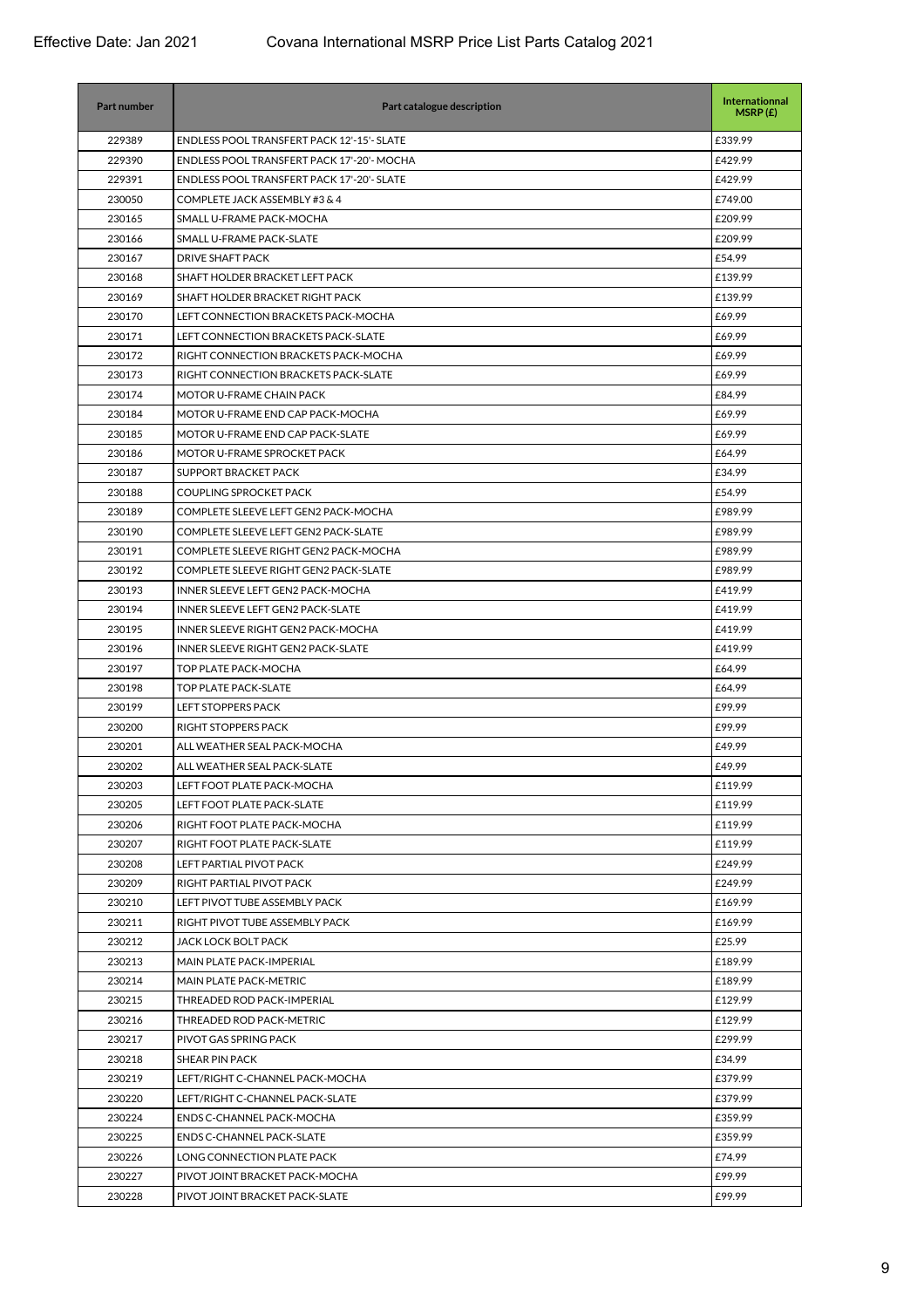| <b>Part number</b> | Part catalogue description                      | Internationnal<br>MSRP(E) |
|--------------------|-------------------------------------------------|---------------------------|
| 230229             | CORNER BRACKET PACK-MOCHA                       | £149.99                   |
| 230230             | <b>CORNER BRACKET PACK-SLATE</b>                | £149.99                   |
| 230231             | U-FRAME PACK - 9FT MOCHA                        | £389.99                   |
| 230232             | U-FRAME PACK - 9FT SLATE                        | £389.99                   |
| 230233             | U-FRAME PACK - 10FT MOCHA                       | £429.99                   |
| 230234             | U-FRAME PACK - 10FT SLATE                       | £429.99                   |
| 230235             | U-FRAME PACK - 11FT MOCHA                       | £469.99                   |
| 230236             | U-FRAME PACK - 11FT SLATE                       | £469.99                   |
| 230237             | SIDES C CHANNEL PACK-MOCHA-8FT                  | £379.99                   |
| 230238             | SIDES C CHANNEL PACK-SLATE-8FT                  | £379.99                   |
| 230239             | SIDES C CHANNEL PACK-MOCHA-9FT                  | £409.99                   |
| 230240             | SIDES C CHANNEL PACK-SLATE-9FT                  | £409.99                   |
| 230241             | SIDES C CHANNEL PACK-MOCHA-10FT                 | £439.99                   |
| 230242             | SIDES C CHANNEL PACK-SLATE-10FT                 | £439.99                   |
| 230243             | SIDES C CHANNEL PACK-MOCHA-11FT                 | £469.99                   |
| 230244             | SIDES C CHANNEL PACK-SLATE-11FT                 | £469.99                   |
| 230245             | <b>ENDS C CHANNEL PACK-MOCHA</b>                | £369.99                   |
| 230246             | <b>ENDS C CHANNEL PACK-SLATE</b>                | £369.99                   |
| 230247             | CORNER INSIDE BRACKET GEN2-MOCHA                | £169.99                   |
| 230248             | <b>CORNER INSIDE BRACKET GEN2-SLATE</b>         | £169.99                   |
| 230249             | EVO I-BEAM PACK-WHITE                           | £249.99                   |
| 230250             | <b>EVO I-BEAM PACK-LATTE</b>                    | £269.99                   |
| 230251             | EVO I-BEAM PACK-PLATINUM                        | £269.99                   |
| 230252             | <b>COVER SEAL PACK-9FT</b>                      | £189.99                   |
| 230253             | COVER SEAL PACK-10FT                            | £199.99                   |
| 230254             | <b>COVER SEAL PACK-11FT</b>                     | £209.99                   |
| 230255             | 9FT LONG BOTTOM TUBE PACK - GREY                | £74.99                    |
| 230256             | 10 FT LONG BOTTOM TUBE PACK - GREY              | £84.99                    |
| 230257             | 11FT LONG BOTTOM TUBE PACK - GREY               | £94.99                    |
| 230258             | 9FT LONG BOTTOM TUBE PACK - BLACK               | £89.99                    |
| 230259             | 10FT LONG BOTTOM TUBE PACK - BLACK              | £109.99                   |
| 230260             | 11FT LONG BOTTOM TUBE PACK - BLACK              | £129.99                   |
| 230261             | <b>COVER MOCHA</b>                              | £199.99                   |
| 230262             | <b>COVER SLATE</b>                              | £199.99                   |
| 230356             | SLEEVE BRACKET PACK-MOCHA                       | £109.99                   |
| 230357             | SLEEVE BRACKET PACK-SLATE                       | £109.99                   |
| 230358             | 50 & 52 INCHES TUB MOUNT BRACKET PACK-MOCHA     | £109.99                   |
| 230359             | 50 & 52 INCHES TUB MOUNT BRACKET PACK-SLATE     | £109.99                   |
| 230360             | 58 INCHES TUB MOUNT BRACKET PACK-MOCHA          | £129.99                   |
| 230361             | 58 INCHES TUB MOUNT BRACKET PACK-SLATE          | £129.99                   |
| 230362             | JOINT SUPPORT BRACKET PACK - 17 & 20 FT - MOCHA | £199.99                   |
| 230363             | JOINT SUPPORT BRACKET PACK - 17 & 20 FT - SLATE | £199.99                   |
| 230364             | <b>I-BEAM PACK-LATTE</b>                        | £269.99                   |
| 230365             | I-BEAM PACK-PLATINUM                            | £269.99                   |
| 230366             | <b>I-BEAM PACK-WHITE</b>                        | £269.99                   |
| 230367             | WIPER SUPPORT BRACKET PACK-LATTE                | £54.99                    |
| 230369             | WIPER SUPPORT BRACKET PACK-PLATINUM             | £54.99                    |
| 230370             | SHORT C-CHANNEL PACK - 12' - MOCHA              | £199.99                   |
| 230371             | SHORT C-CHANNEL PACK - 12' - SLATE              | £199.99                   |
| 230372             | SHORT C-CHANNEL PACK - 15' - MOCHA              | £239.99                   |
| 230373             | SHORT C-CHANNEL PACK - 15' - SLATE              | £239.99                   |
| 230374             | SHORT C-CHANNEL PACK - 17' - MOCHA              | £269.99                   |
| 230375             | SHORT C-CHANNEL PACK - 17' - SLATE              | £269.99                   |
| 230376             | SHORT C-CHANNEL PACK - 20' - MOCHA              | £319.99                   |
| 230377             | SHORT C-CHANNEL PACK - 20' - SLATE              | £319.99                   |